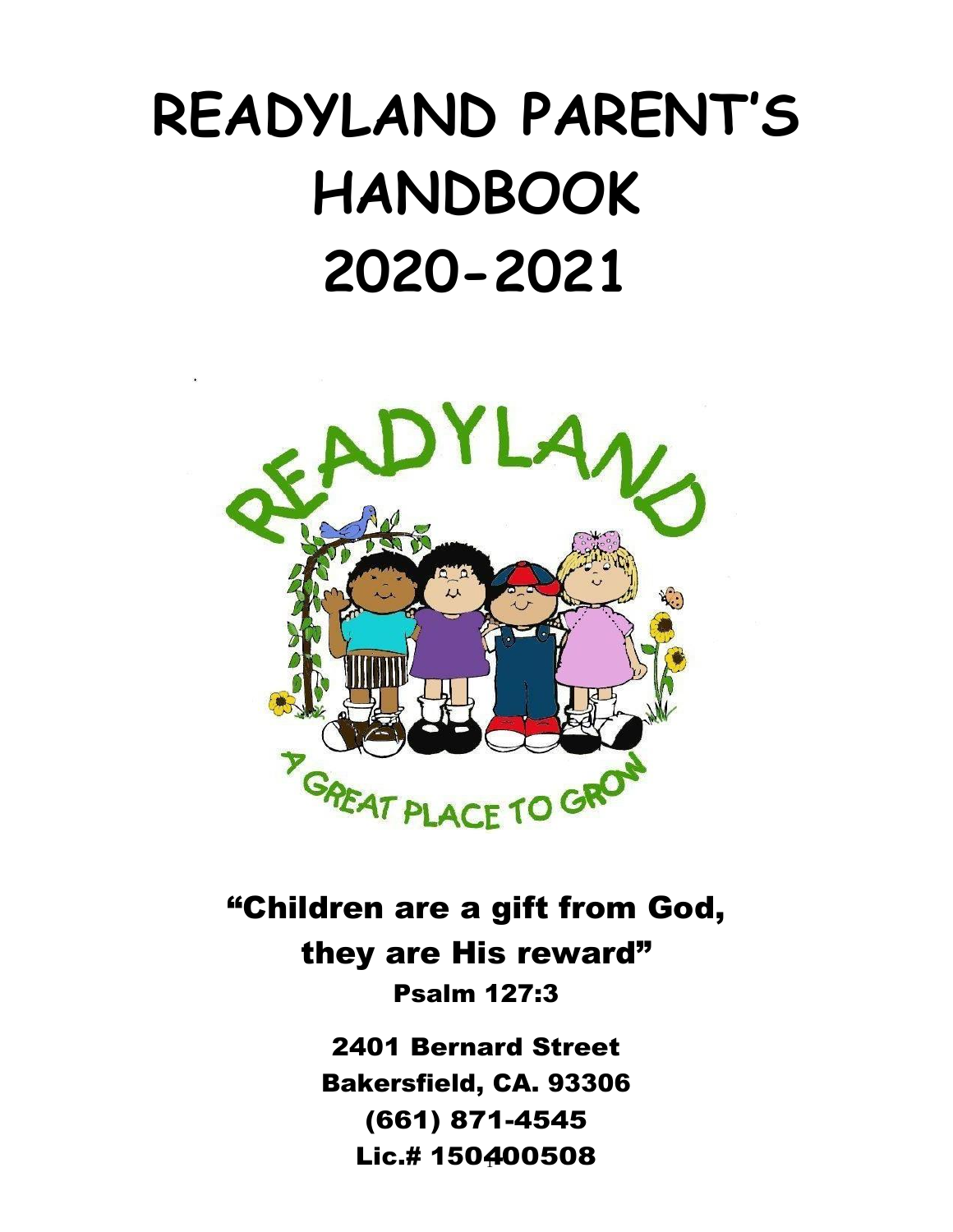Dear Parents:

We welcome you and your child to Readyland Preschool. We are glad that you are a part of our family. Clear communication is one of the keys to a successful preschool program.

This handbook contains specific information and requirements set forth by Heritage Christian Schools and the State of California. After reading it, please sign the handbook verification stating that you have received, read, and understood this information. This handbook is designed as a handy reference for you. We suggest you keep it in a convenient place for easy referral throughout the school year. Please feel free to support Readyland by your suggestions and comments. We also appreciate your prayers and moral support.

# **MISSION STATEMENT OF READYLAND PRESCHOOL**

"In an atmosphere of Christian love and discipline, the mission of Readyland Preschool is to partner with parents in the nurture and development of their children; preparing students for a life long journey of learning: spiritually, intellectually, socially, emotionally, and physically."

The purpose of Readyland Preschool is to provide quality Christian child care to families in our community with children ages 2 - 6. At Readyland each child is viewed as God's unique creation, and is encouraged to progress on his own developmental path toward discovery of the environment around him, develop self-discipline and the ability to make good choices, in an environment that invites the development of a relationship with Jesus Christ.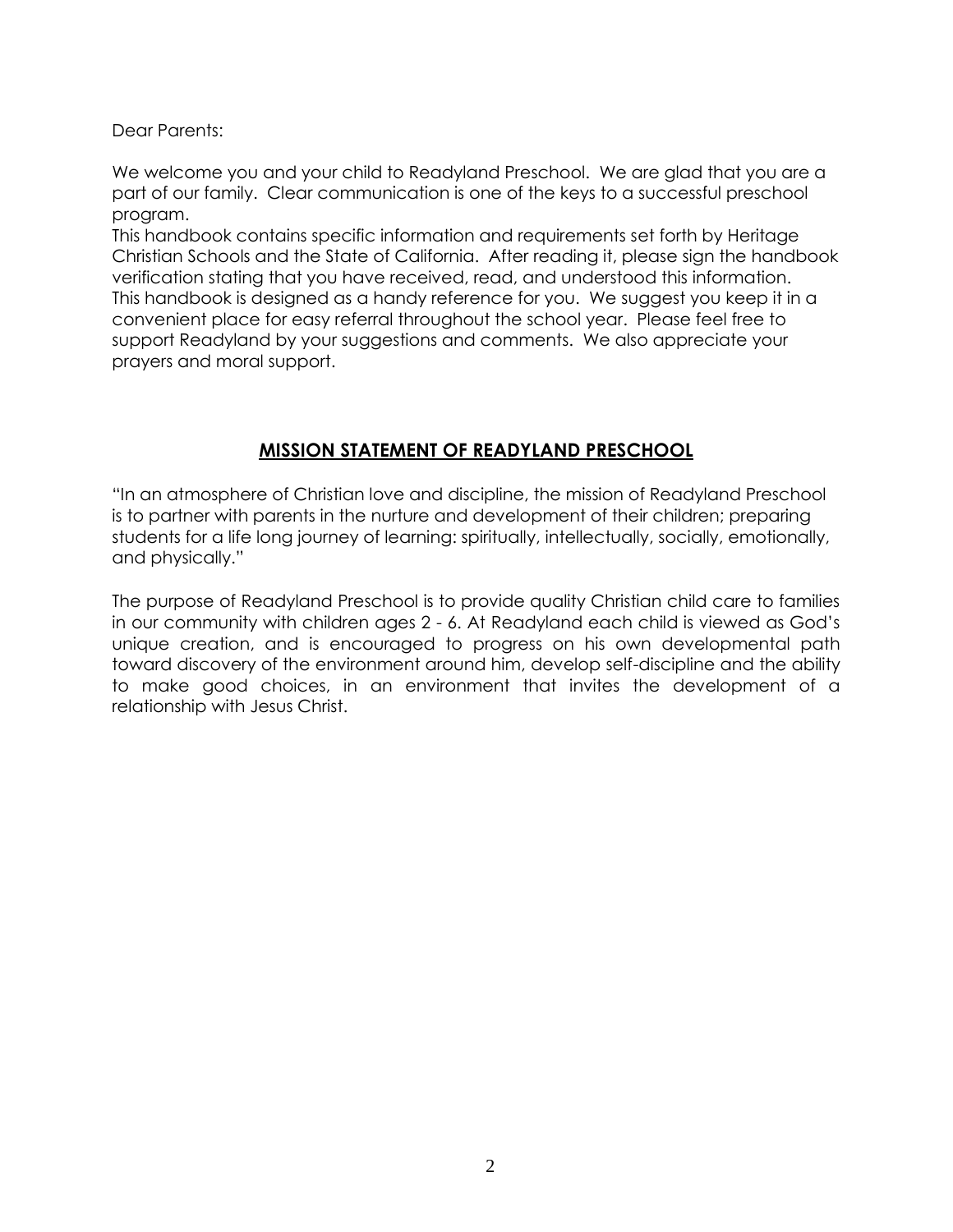# **STATEMENT OF FAITH**

# **WE BELIEVE**

- The whole Bible is the inspired and infallible Word of God, without error in the original writings, and is the supreme and final authority in all matters of faith and conduct. II Peter 1:21; II Timothy 3:16
- There is one God eternally existing in three Persons: Father, Son and Holy Spirit. II Corinthians 13:14
- Jesus Christ was begotten by the Holy Spirit, born of the Virgin Mary, and is true God and true man. John 1:1, 2,14; Matthew 1:18; Philippians 2:5-8
- The Holy Spirit is a person, is God, and is co-equal with the Father and the Son. He convicts the world of sin, righteousness and judgment. He regenerates and indwells the believer. He is his constant guide and teacher, and the enabling power for victorious living and dedicated service. John 15:26; 16:7, 8; Titus 3:5; John 16:13; Acts 1:8
- Man was created in the image of God. He sinned, and thereby incurred for himself and the whole human race not only physical death, but also spiritual death, which is separation from God. Romans 5:12, 19; Genesis 1:26, 27 We believe and hold that the events recorded and people named in the Genesis account of creation are history; that man is unique, in that he was created in the image of God; that he was created by a special act of God, both biologically and spiritually and not from any previously existing forms of organic life.
- The Lord Jesus Christ died for man's sins, according to the Scripture, and all who believe on Him have the forgiveness of sins through His blood. I Corinthians 15:3; Ephesians 1:7
- Christ arose bodily from the dead and ascended into heaven, where He is now the believer's High Priest and Advocate. I Corinthians 15:4; Hebrews 7:25
- The imminent return of Christ from heaven will be personal and visible, and He will judge the living and the dead. Acts 1:11; John 5:28,29
- An individual becomes a child of God by being born of the Holy Spirit by the Word of God through a personal faith in Jesus Christ. John 1:12,13; Titus 3:5
- The church, instituted by Christ, consists of all true believers. The Great Commission to make disciples of all nations is the supreme mission of the church of this age. I Corinthians 12:12, 13; Matthew 28:19,20
- The ordinances of the Church are water baptism upon personal confession of faith, and the Lord's Supper in remembrance of Christ. They are, however, not to be regarded as means of salvation. I Corinthians 11:23-26; Romans 6:4
- A bodily resurrection of both the just and unjust will occur with a state of everlasting blessedness for believers and a state of eternal punishment for all unbelievers. I Thessalonians 4:13-18; Revelation 20:11-15
- The Christian life is devoted to God, conforming to the teachings of the word, and dedicated to the service of Christ. Romans 12:1,2

Students at Heritage are exposed to these Biblical principles through our Bible curriculum, chapel times and most importantly through the lives of the teachers and staff at school. We believe an exposure and awareness of these principles and the life values they imply are of critical importance in a child's life. However, students are never placed in a situation of mandatory decision-making nor are they pressured in any way, expressed or implied, into acceptance of these principles.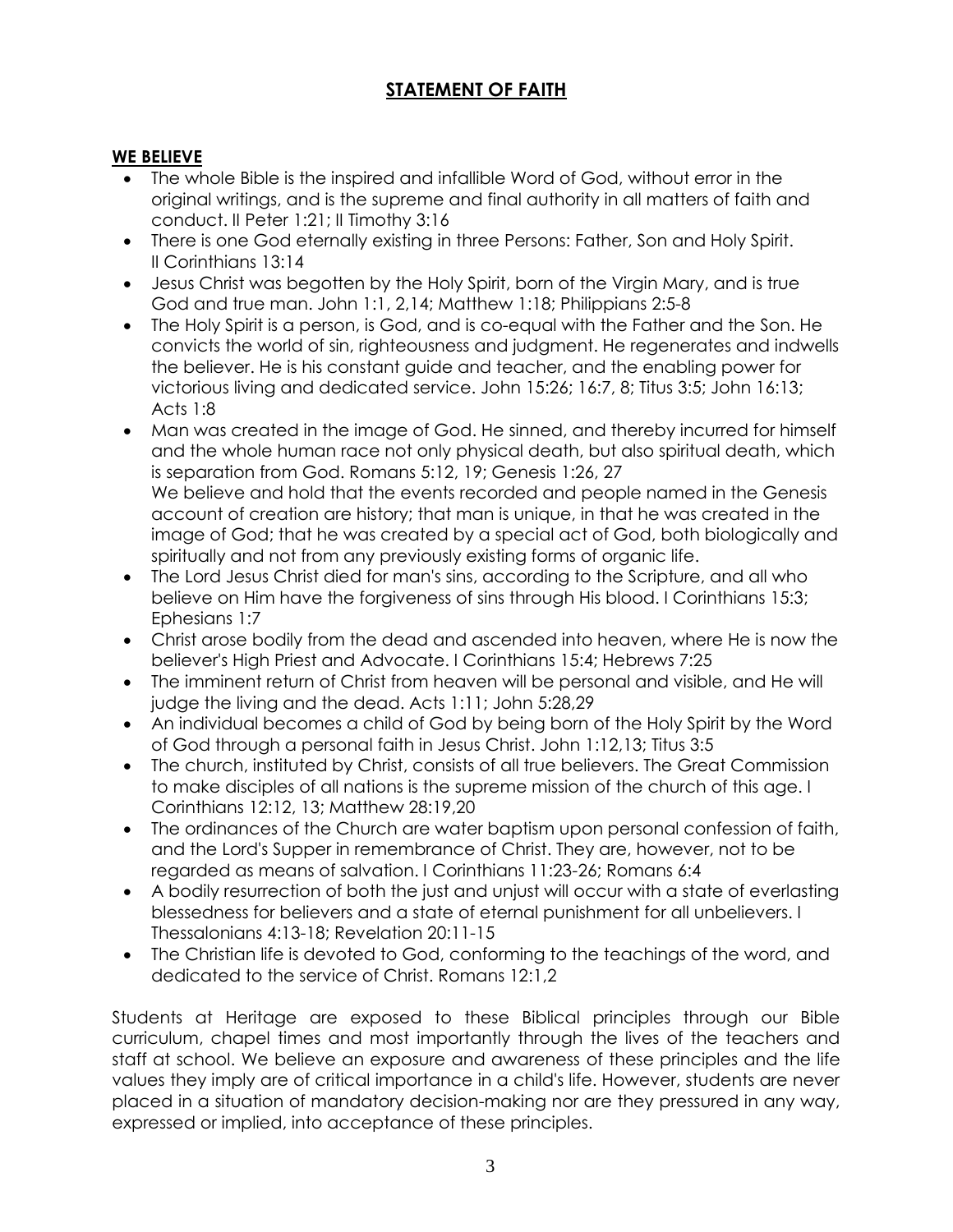# **Readyland Preschool**

# Family Life Values Statement

Readyland Preschool is a ministry of Heritage Bible Church and exists to demonstrate God's love for children and parents of this community. Because we are a Christian ministry, and because we believe in the truth and relevance of the Bible…

- Our goal is that each of our faculty members have a personal relationship with Jesus Christ.
- Our curriculum for children is taught from a Christian perspective and is based on the principles of the Bible.
- We honor the parenting roles and child development principles taught in Scripture. Here are the key examples:

#### Genesis 1:27 *So God created people in his own image; God patterned them after himself; male and female he created them.*

Specifically, we teach that men and women (boys and girls) are created with equal value in the image of God and that he loves them intensely.

#### Ephesians 5:21, 6:4 *And further, you will submit to one another out of reverence for Christ… Don't make your children angry by the way you treat them. Rather, bring them up with the discipline and instruction approved by the Lord.*

We believe that the family as God intended is, whenever possible, a partnership between a husband and wife who share responsibility and submit to one another out of love for each other and respect for their Creator. The parents in turn, out of that same kind of love and respect, honor their children as created in the image of God and raise them to love God and love people.

#### Deuteronomy 6:6-7 *And you must commit yourselves wholeheartedly to these commands I am giving you today. Repeat them again and again to your children. Talk about them when you are at home and when you are away on a journey, when you are lying down and when you are getting up again.*

Whenever possible, we believe that the primary teachers of children are their parents. Our intent is to assist parents by teaching their truths of God, a love for people, along with the skills and knowledge necessary to equip them for life.

As a parent, making application for my child here at Readyland Preschool, I agree to support principles mentioned here and, to the best of my ability, fulfill my role as the primary teacher and encourager of my child.

\_\_\_\_\_\_SAMPLE\_\_\_\_\_\_\_\_\_\_\_\_\_\_\_\_\_\_\_\_\_ \_\_\_\_\_\_SAMPLE\_\_\_\_\_\_\_\_\_\_\_\_\_\_\_\_\_\_\_\_ (Signature of Parents/Guardians)

Date: \_\_\_\_\_\_\_\_\_ SAMPLE\_\_\_\_\_\_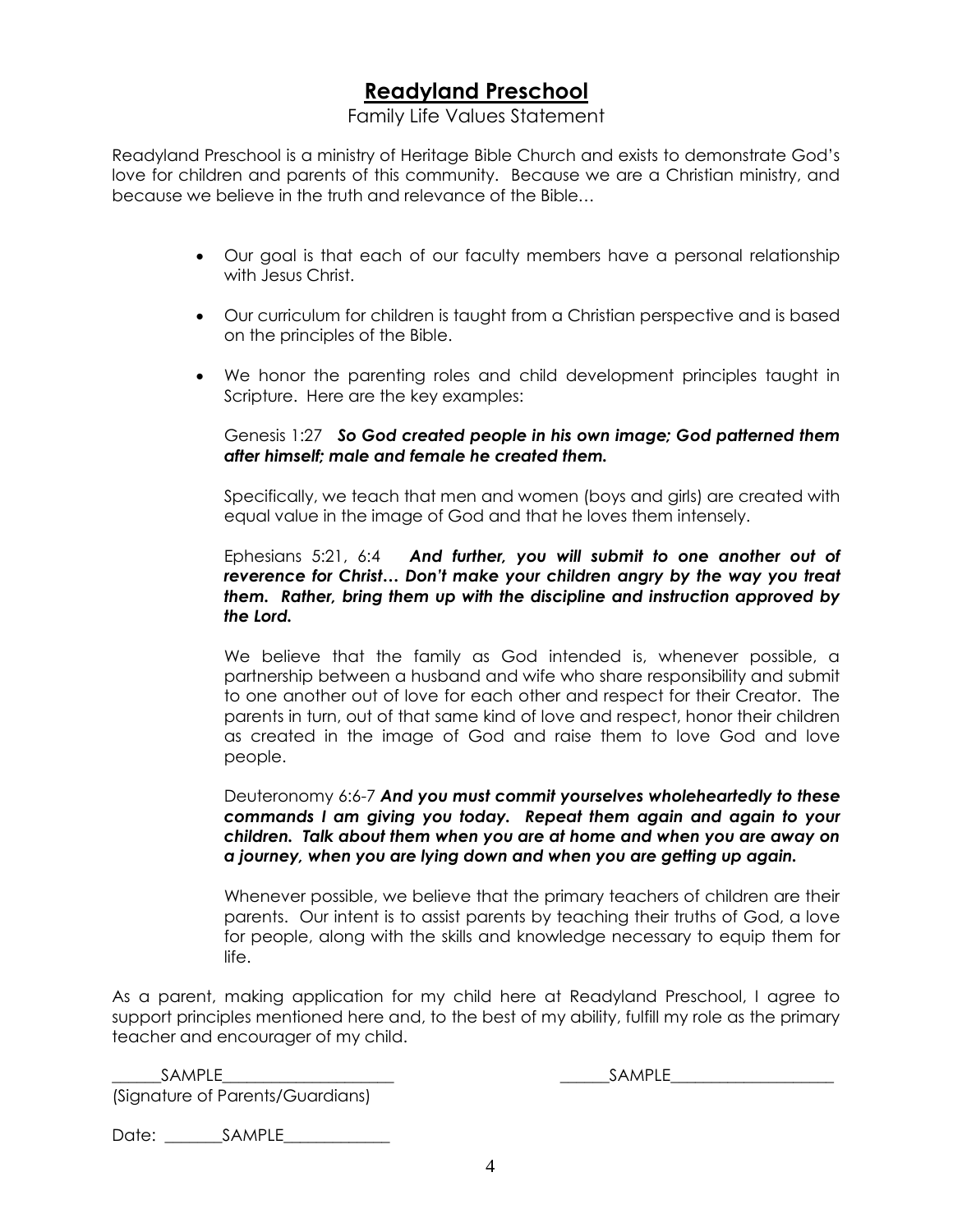# **HERITAGE CHRISTIAN SCHOOLS - PHILOSOPHY OF EDUCATION**

We believe in educating the whole child: spiritually, academically, physically, emotionally; equipping the child to process information spiritually (Statement of Faith), mentally, physically and emotionally. Learning is not a goal within itself but the child develops the skills needed to learn, so that in any setting in life, he/she would have the skills to achieve.

In an atmosphere of discipline and love, we present academic skills and spiritual truths to the child, that the child might be Christ-like in attitude and action. We believe the Bible is the supreme and final authority in all matters (Statement of Faith). Individuals modeling Christ and integrating the scriptures give all instruction in a Christ-centered environment. (II Timothy 3:16-17)

Each child is recognized as an individual with individual needs and abilities. Material, whether it is spiritual or academic, is presented with respect to this uniqueness. Individual responsibility to parents, teachers, country and God is taught and encouraged. Each child was created in the image of God (Statement of Faith). Each child is different, and that individuality is fostered. (Psalms 139:14)

We succeed in our task of educating the child if the child can interact positively with his/her peer, teachers, and parents. Education is not just for the classroom. Education is meant to equip the child with skills that transfer into all aspects of life (Statement of Faith). This is successful when the principles are not just internalized, but are interactive in life's experiences. (II Corinthians 13:11)

We succeed in our task of educating the child, if the child experiences the love of Christ such that this world and our place in it is understandable and meaningful. The successful product of Heritage is not the student who can just answer questions, but one who has the skill and learning experiences to find information, analyze data, solve problems and make proper choices in life. (I Timothy 4:12)

# **STATEMENT OF NON-DISCRIMINATION**

Heritage Christian Schools do not practice any form of discrimination expressed or implied in regards to race, color, creed, religion or ethnic origin. This policy is held in accordance with the beliefs of the sponsoring church (Romans 2:11 "There is no preferential treatment with God."); in accordance with the moral conscience of the school board; and in compliance with the directives of the Association of Christian Schools International.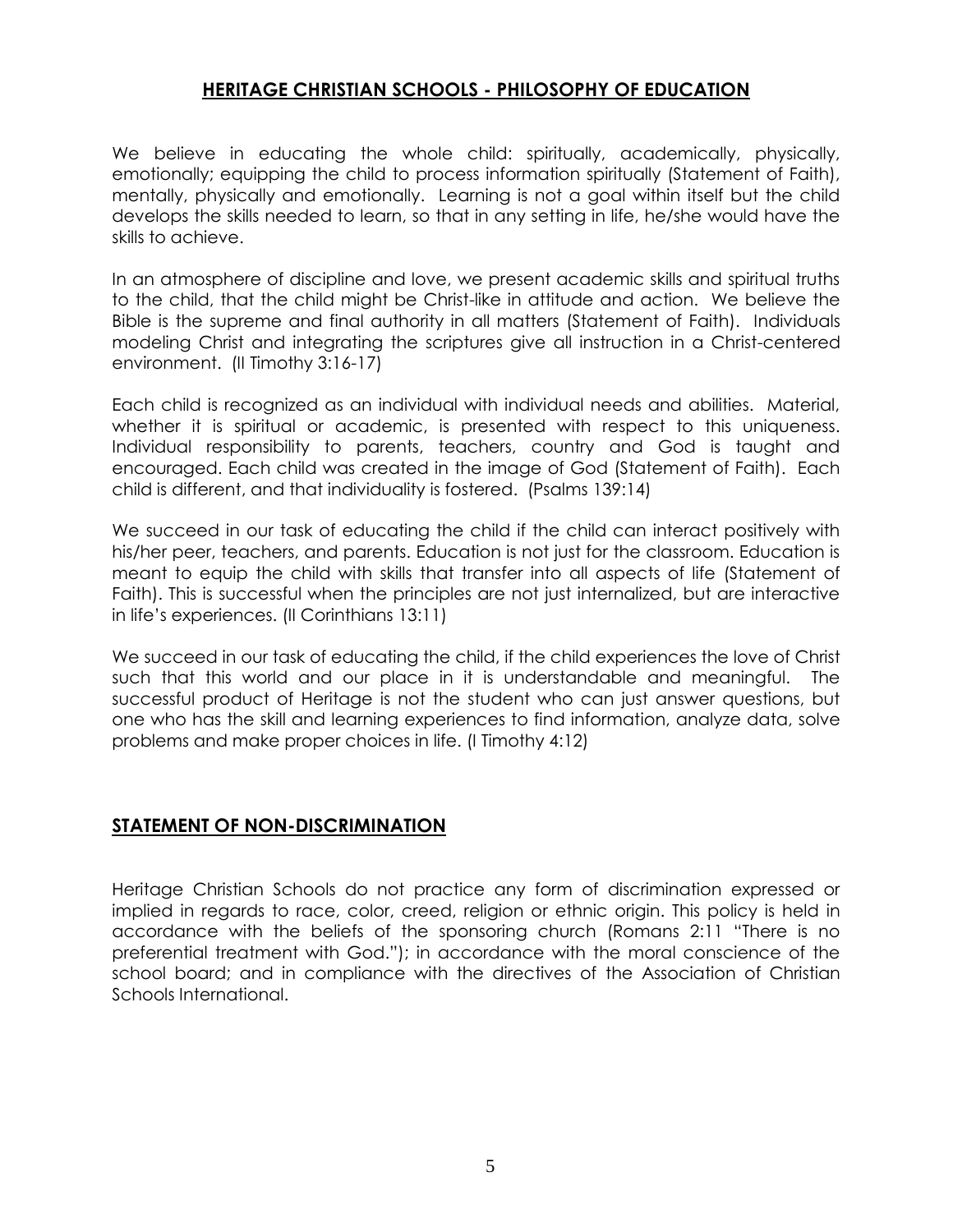# **DEVELOPMENTAL GOALS**

Our Preschool program is designed to assist your child in growing according to his/her individual development in the following areas:

SPIRITUAL DEVELOPMENT:

Give children an understanding of God's presence in the world. Help children develop a positive self-image through the knowledge of God's love and express his/her love to God. Encourage each child and parent to discover Christian concepts and biblical principles.

#### SOCIAL DEVELOPMENT:

Create friendships with children his/her own age. Achieve a balance between spontaneous behavior and obedience to acceptable social standards. Provide positive and trusting experiences in working with adults. Encourage good manners, self-control and following directions given by an adult.

EMOTIONAL DEVELOPMENT:

Become self-confident, self-reliant and self-disciplined Help the child feel socially accepted by others Reinforce the demonstration of caring behavior and interest in others Channeling inner destructive impulses into positive responses

INTELLECTUAL DEVELOPMENT;

Encourage curiosity and creative/critical thinking. Build listening and communication skills. Provide an experience for learning in a planned program. Expose children to pre-reading and pre-math concepts. Broaden the child's horizon beyond the home through varied experiences.

### PHYSICAL DEVELOPMENT:

Reinforce good health habits. Build listening and communication skills. Provide an experience for learning in a planned program. Broaden the child's horizon beyond the home through varied experience. Provide an environment that utilizes an innovative, creative and highly organized plan for sequential development of the children's fine and gross motor skills.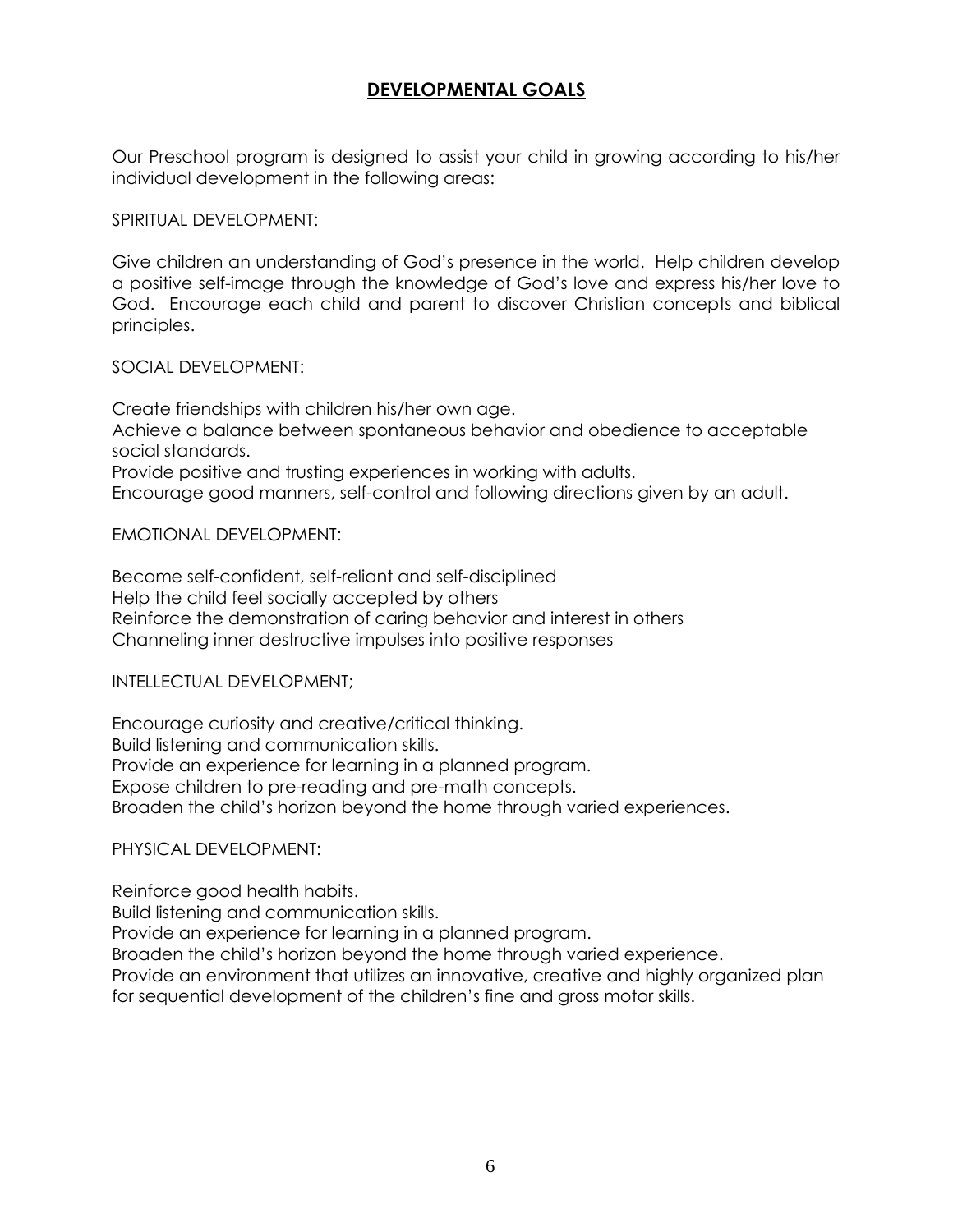# **READYLAND PHYSICAL EDUCATION PROGRAM**

The goal of the Physical Education Program is to encourage preschool age children to:

- begin an understanding of and interest in health, nutrition, and safety
- improve gross and fine motor skills
- develop listening skills by learning to follow simple directions
- increase body awareness
- develop skills that include taking turns and encouraging each other to do their best
- develop a sense of self-esteem that causes them to understand that God made them individuals and each does something well
- foster an enjoyment of physical activity

|                          | <b>Age 2-3</b>                                                                                                   | <b>Age 3-4</b>                                                                                                   | Pre-K                                                                                                            |
|--------------------------|------------------------------------------------------------------------------------------------------------------|------------------------------------------------------------------------------------------------------------------|------------------------------------------------------------------------------------------------------------------|
| <b>Large Motor</b>       | Scooters (seated)                                                                                                | Scooters (seated)                                                                                                | Scooters (lay on<br>stomach & pull with<br>arms)                                                                 |
| Running                  | Run (2 laps)                                                                                                     | Run (2 laps)                                                                                                     | Run (2 laps)                                                                                                     |
| Eye/Hand<br>Coordination | Ball on string<br>(play catch)                                                                                   | Ball on string<br>(play catch)                                                                                   | Ball on string<br>(hit with stick)                                                                               |
| <b>Balance</b>           | <b>Balance beam</b>                                                                                              | <b>Balance beam</b>                                                                                              | <b>Balance beam</b>                                                                                              |
| <b>Heart health</b>      | Aerobics                                                                                                         | Aerobics                                                                                                         | Aerobics                                                                                                         |
| <b>Spatial</b>           | Tunnel<br>Bean Bag<br>(Child places bean<br>bag on different<br>parts of body as<br>directed)                    | Tunnel<br>Bean Bag<br>(Child places bean<br>bag on different<br>parts of body as<br>directed)                    | Tunnel<br>Bean Bag<br>(Child places bean<br>bag on different<br>parts of body as<br>directed)                    |
| <b>Nutrition</b>         | Children share what<br>they had for<br>breakfast.<br>Talk about<br>balanced food<br>choices from food<br>groups. | Children share what<br>they had for<br>breakfast.<br>Talk about<br>balanced food<br>choices from food<br>groups. | Children share what<br>they had for<br>breakfast.<br>Talk about<br>balanced food<br>choices from food<br>groups. |

Physical Education Classes are held twice a week for 5-day children and once a week for part time children. **Proper shoes (tennis shoes) are mandatory for PE Classes**

# **READYLAND OLYMPICS**

Each spring Readyland holds it's "Olympic Games". The children have an opportunity to demonstrate their improved skills as well as support and cheer on their fellow students. Emphasis is placed on doing your personal best, as all children are WINNERS! "Olympics" is held the same day as the Patriotic Program. Family and friends are invited to attend.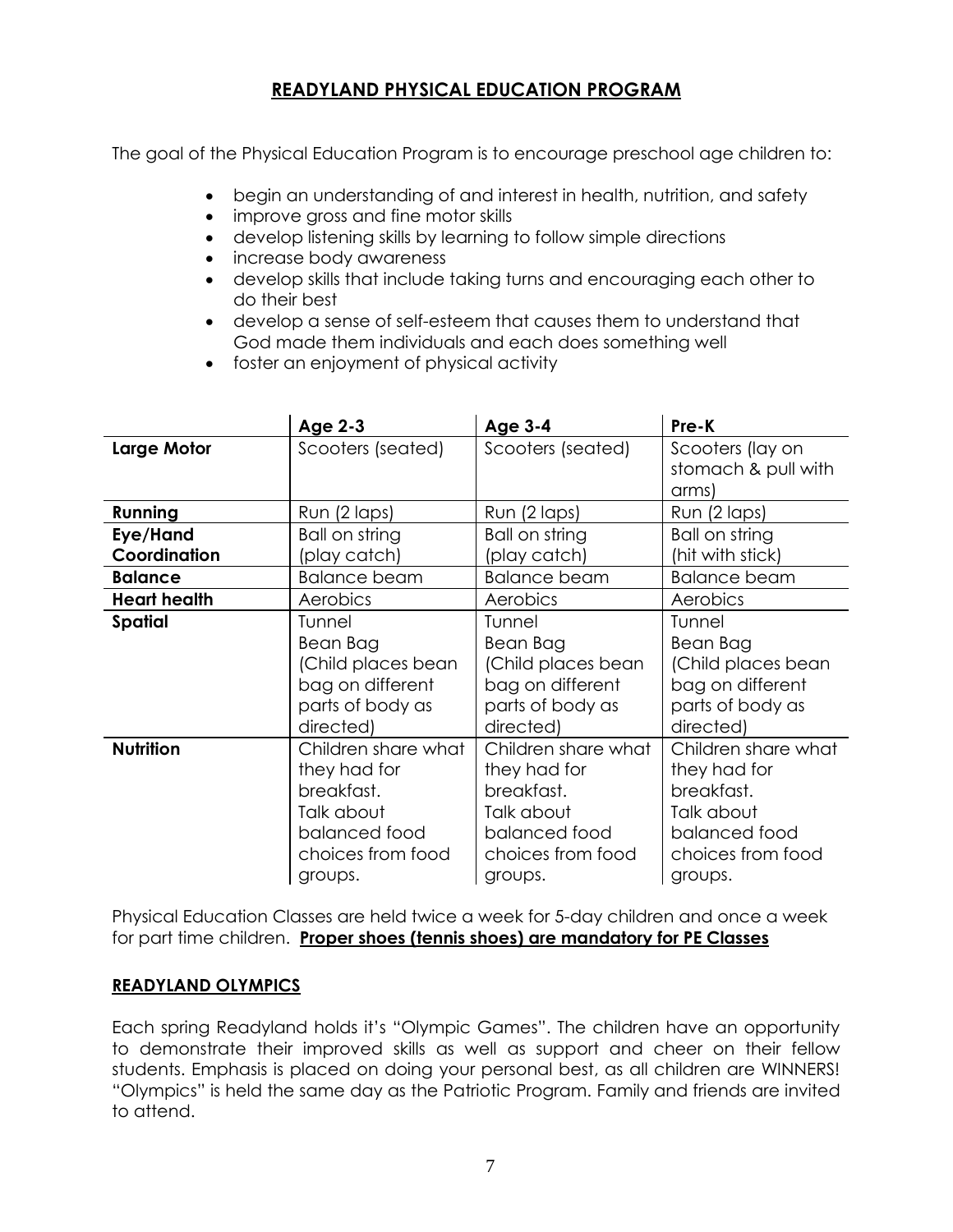# **MUSIC PROGRAM**

Music plays an important role in the curriculum at Readyland. The many facets of learning that can be addressed through music and movement, as well as children's natural attraction to music, has caused us to focus on music as a learning venue. All children "sing" beautifully at this age, building self-esteem. Our "Opening" each morning is filled with music and movement, as well as Bible and Unit Studies. Music is incorporated into our physical education program, as well as in the classroom. The highlights of our music program are the programs that are prepared for your enjoyment, they are:

- **Christmas Program** held at **12 noon**, the first week of December
- **Patriotic Program** held at **9:30 am** (with Olympics immediately following), in the early spring
- **Graduation Program**  held at **6:30 pm**, two weeks before the last day of school. (for Pre-K Graduates only)

The programs are presented **two consecutive days** (typically Wednesday & Thursday) to accommodate the part time children.

# **AFTERNOON PROGRAM**

Our Afternoon program is structured with the needs of the full day child in mind. After naptime, the children have the opportunity to experience a different learning environment. At this time of day the number of children is reduced, enabling us to teach in a less structured manner. After nap, story time and snack, the activities begin with outdoor play, consisting of free play and/or organized sports play, followed by learning centers. The learning centers are rotated daily so as to keep interest high. Science, creative art, literature, manipulatives, dramatic play, music and movement, and cooking are examples of the afternoon activities. Afternoons at Readyland are intended to make long days a little more enjoyable for our precious little ones.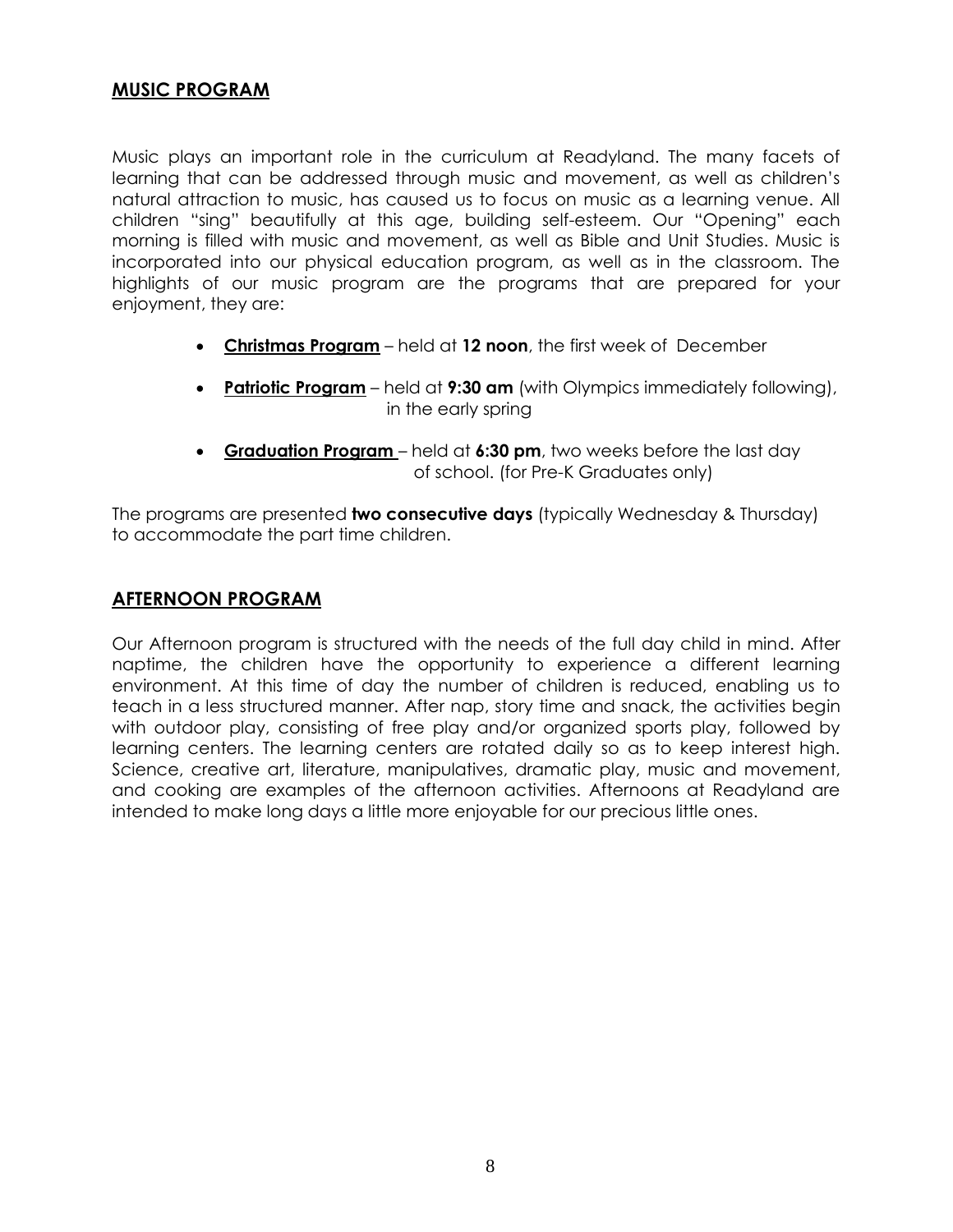# **GENERAL INFORMATION**

# **Teachers**

Readyland teachers are experienced Christian Early Childhood Educators, who love the Lord. They are committed to instilling a life long love for learning, in an environment that exposes your child to a deepening relationship with Jesus Christ. Our teachers are also certified in Pediatric First Aid and CPR.

# **Curriculum**

We believe in the education of the whole child: spiritual, intellectual, physical, emotional and social, with the understanding that all that goes on during the day is curriculum. Readyland is a language rich environment, providing many opportunities for building vocabulary and language skills. We accomplish this in a variety of ways: Bible stories, critical thinking opportunities, hands-on activities, manipulatives, physical education classes, music classes, safe outdoor environments, teaching positive character traits, and readily available hugs. We believe that it is important to present the above in an atmosphere of love and discipline. Each child is recognized as an individual with different needs and abilities. The teachers present the curriculum in a developmentally appropriate manner for the age/developmental level of the children in their classroom. Children are encouraged in all areas of development to think critically to encourage maturity and independent thinking.

Our curriculum is designed to help the young child become a well-rounded individual. As children learn through play, many activities are designed to teach, while the children think they are only "playing". Cognitive skills, problem solving, and critical thinking, as well as social skills are enhanced through play. We encourage children to share and feel self-confident. Christian traits are interwoven throughout the curriculum each day. Those going into kindergarten the following year are exposed to prereading, pre-math, and writing skills. We offer a variety of activities in science, music, physical fitness, visits from various community leaders, and visuals geared to the interest of young children.

### **Admission Policy**

Readyland Preschool does not practice any form of discrimination expressed or implied in regards to race, color, creed, religion or ethnic origin. Our school is open to all children who may benefit from our program, who are 2 years old and preferably toilet trained.

### **Class Placement**

Age groupings are generally based on a six month age range. There are some variances due to developmental differences. Children stay with their class/teacher for the entire school year. Advancement the next year will be to another teacher with new classmates.

### **Adjustment Period**

Starting preschool for the first time often causes anxiety for children. To ease some of the fears, we recommend that you visit Readyland for our Open House (the Friday prior to school opening) with your child. This will allow your child to meet his/her teacher, other school staff and see other children at play. We recommend that you give your child at least one month to adjust to the preschool experience and the teacher.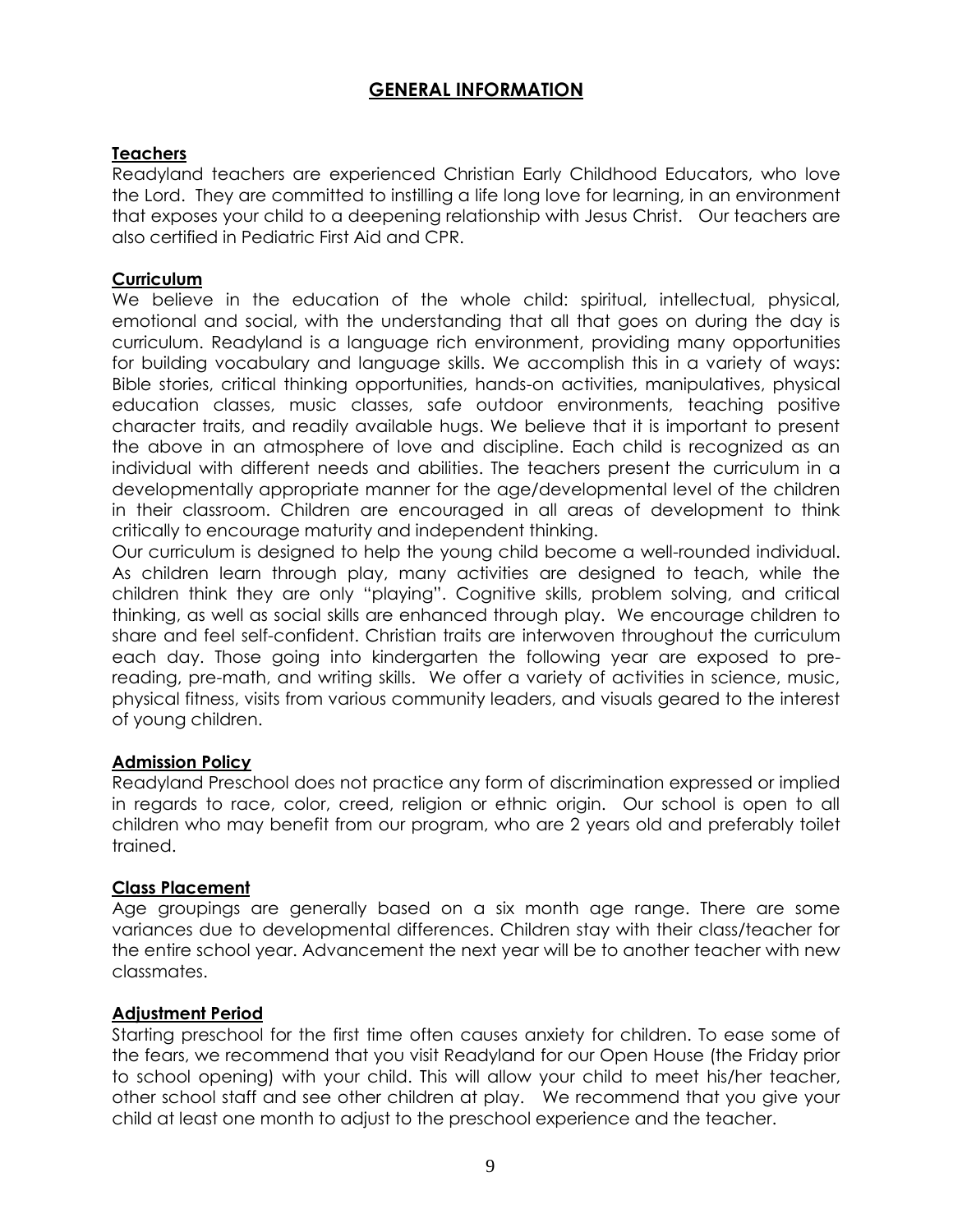# **Arrival and Pick-up**

A child may be brought any time after 7:30 a.m. Please try to bring your child by 8:00, so that he/she is able to adjust more easily to our school schedule.

In an effort to address the special needs of our youngest friends, the half-day pick-up schedule for the 2's-young 3's (Rm#'s 1, 2,and 18,) will be as follows –

• Children are to be picked up by 11:45 a.m.

The pick-up schedule for all other half-day children will be as follows –

• Children are to be picked up between 12:00 p.m. and 12:15 p.m.

Please be on time for picking up your half-day child, as it affects our teacher/child ratio. All full day children must be picked up **no later than 5:30 p.m.**

# **A late pick-up fee of \$10.00 per fifteen minute increment of time is assessed, and will be applied to your account, after stated half-day or full day pick up time.**

Any person other than the child's parent will be asked to show identification. It is mandatory for the parent to notify the staff or director when other person(s) are picking up the child on a given day. In an emergency situation, when parents need other person(s) not previously authorized to pick up their child, the parent must give written authorization or verbal authorization over the phone in an extreme emergency.

# **Sign In and Sign Out**

Each child must be signed in and out by an authorized adult. Sign in and sign out logs follow your child throughout their day. State law requires that an authorized adult must sign in and out a child with **a legible, full legal signature, no initials, and the time. The authorized adult picking up the child is responsible to locate the child's sign in/out clipboard. If your child is not properly signed in or out, a fee will be charged as follows – 1st occurrence \$1.00; each subsequent occurrence \$10.00.** If the preschool is cited and fined for lack of signatures, initials being used, or time not noted **the fine will be passed on to the responsible parent.** Please take the time to follow the procedure carefully each time your child attends school; it is designed to protect YOUR child.

# **Absences**

We plan our programs with the assumption that every child will attend every scheduled class. If your child is unable to attend preschool for any reason, please notify the preschool office. If your child is absent due to illness with a communicable disease, please let us know as soon as possible. We will notify parents of communicable diseases.

# **Snacks and Lunch**

Full day children will receive a morning snack, lunch and an afternoon snack. Half day children will have a morning snack and lunch. Unless your child has food allergies or dietary restrictions for medical or personal belief reasons, please **do not** send food with your child to school. Children are very aware of what their friends are eating, and feelings can be hurt if someone has something different.

If your child requires special dietary considerations, please discuss this with the director and your child's teacher. Certain special foods will need to be provided by he parent, and we will be pleased to serve them. All classrooms have a small refrigerator to keep small quantities of food for children with special needs. Please speak to the director if you have needs in this area.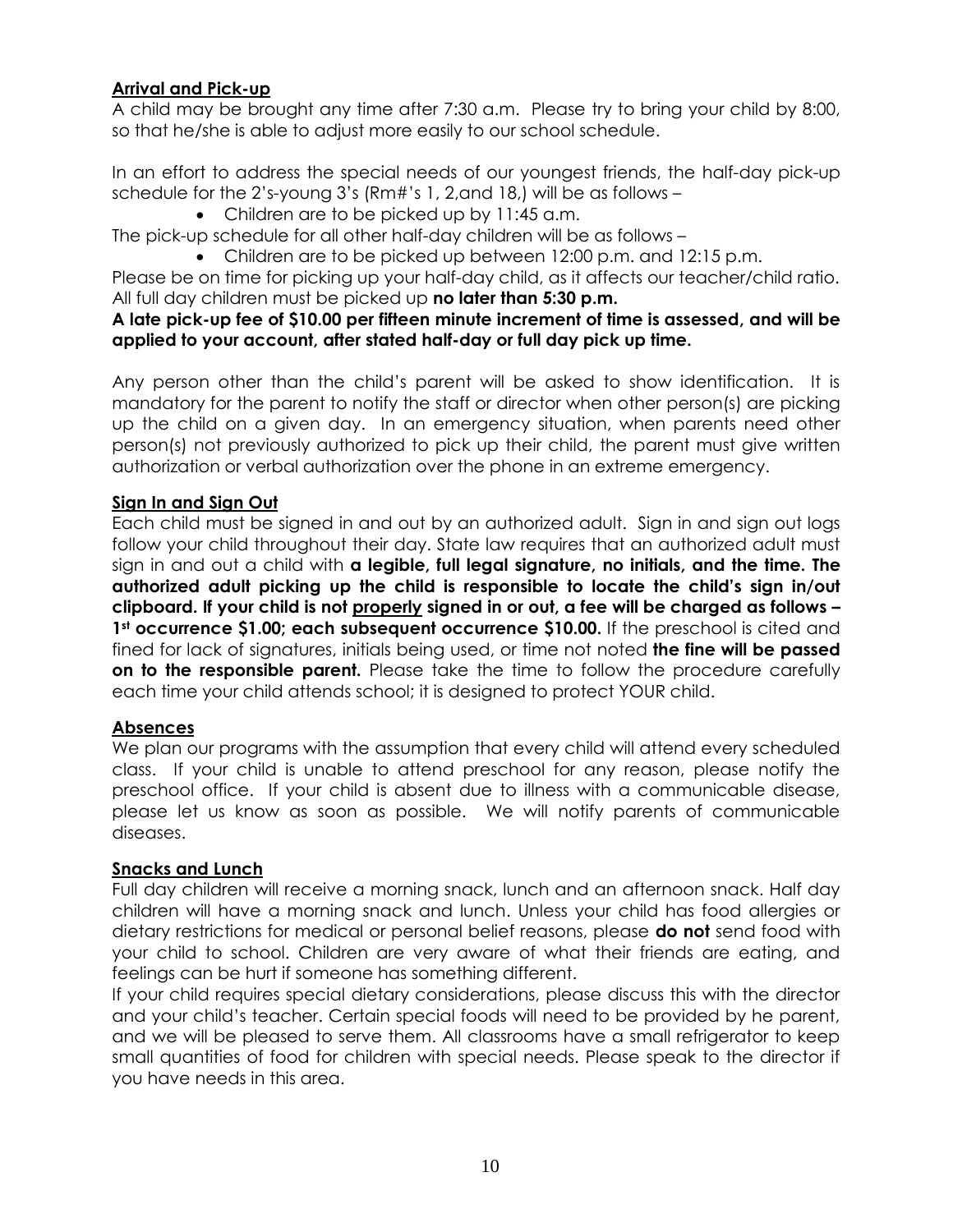# **Breakfast**

Readyland does not serve breakfast or have the staff to accommodate a child that needs to sit separately to eat breakfast. Please have your child eat prior to coming to school in the morning.

# **Inclement Weather**

Readyland Preschool operates despite rain, fog or hot weather. We are sensitive to the varied air quality of our valley. We will limit the outdoor activity on "spare the air" days, which are hard on fragile lungs. We will also limit outdoor activity if it is too hot or cold and foggy.

# **Discipline**

The staff of Readyland is honored that you have chosen us to partner with you in the care and training of your child. Respect, good manners, responsibility, appreciation and patriotism are only a few of the character traits taught by our qualified Christian staff. Readyland's structured environment allows loving discipline to shape character. We believe an awareness of these principles and the life values they imply are of critical importance in a child's life. We further believe that a child needs to become responsible for his/her behavior.

Positive redirection is the first choice for discipline. If a child willfully chooses to continue to disobey the rules, a time out is given. If misbehavior continues or harm has come to another child, the child(ren) are taken to the director's office. A discussion of appropriate choices ("What else could you have done when he made you mad instead of pushing him down?" or "What could you have done differently, so that you didn't break the rules?") and/or time out is given. Children are asked to acknowledge that what they did was wrong, and if appropriate, ask the other child to forgive them. This provides the offended child the opportunity to forgive. The director often prays with the child(ren). Communication either verbal or in writing when discipline issues continue, enables the staff to work cooperatively with parents and/or guardians in behavior improvement plans.

If you are experiencing any behaviors at home that you would like to partner with us in resolving, please feel free to contact your child's teacher or the director. It is our desire at Readyland to work with families to enable children to develop positive behavior skills. There are at times behavior situations with a student that our facility is unable to accommodate. If a child regularly exhibits harmful or disruptive behavior, a parent conference with the teacher and/or the director will be requested. Our desire is, with combined efforts, that we will be able to affect a positive change in the child's behavior. If after an agreed time period the child's behavior is not improved, as per our admission agreement, childcare at Readyland will be terminated. Our goal is to provide a safe and positive environment for all children.

**Biting Policy** - It is age appropriate for some 2's/early 3's to bite when frustrated. As we do understand this, it is not an acceptable behavior at school. If your child has a biting incident, you will receive a phone call informing you of the situation. If there is a subsequent incidence, you will be asked to pick up your child from school. We will expect your assistance in reinforcing that this behavior (as well as any other behavior that hurts another child) is unacceptable and must stop. If the problem persists, your child will be excused from attendance at Readyland, as stated above.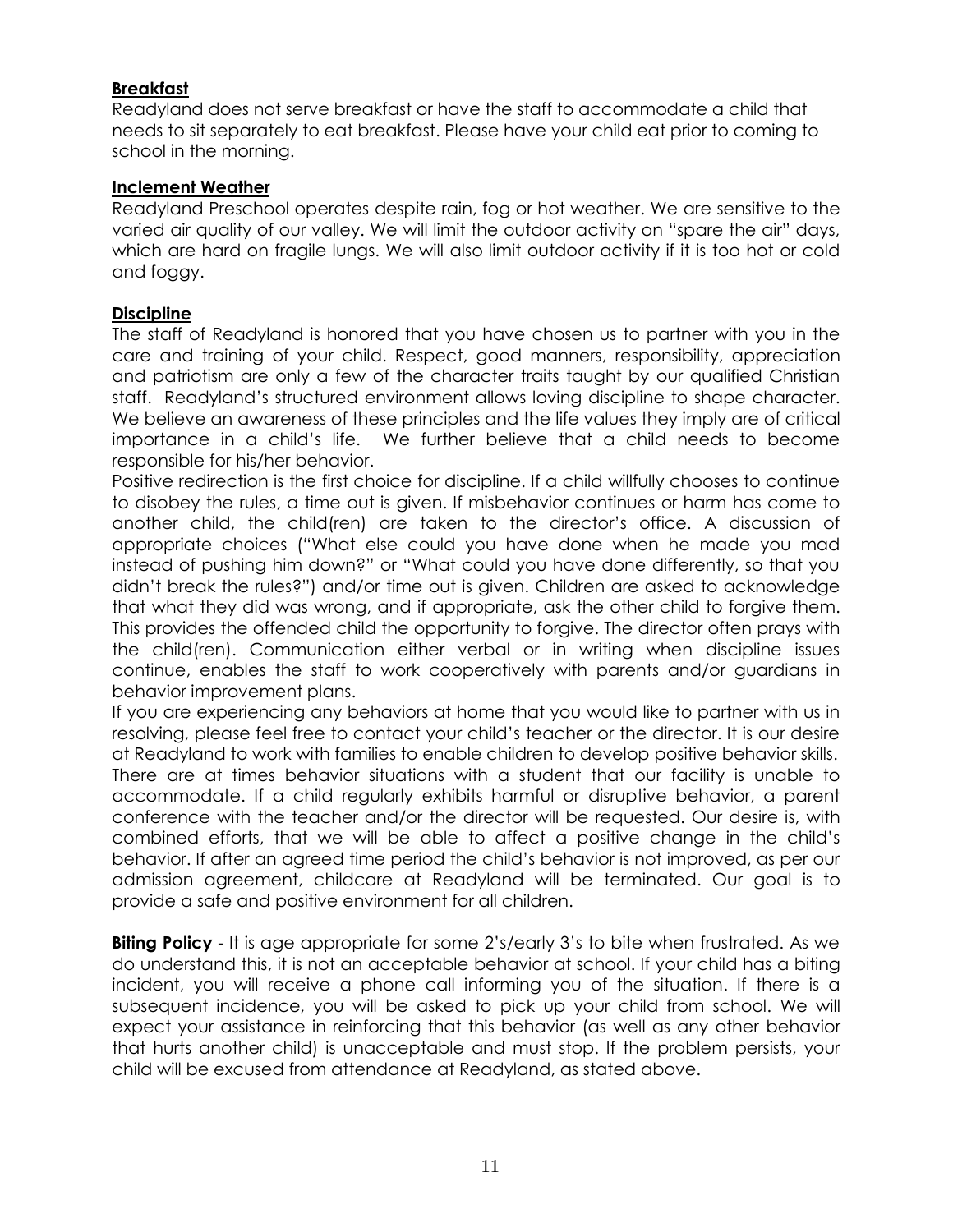# **Clothing**

- Please remove all cording from around the neck of sweatshirts and/or jackets. Long hairstyles that are pulled back out of the face are recommended, so as not to interfere with school activities.
- Please do not send your child to school with clothing that depicts superheroes, skulls, etc. We find that certain graphics alter the level of aggressive play. Also, as we do not celebrate Halloween, please do not send your child to school in clothing depicting Halloween, i.e. Jack-O-Lanterns, ghosts, mummies, bats, etc. Although some of these outfits are very cute, they are not allowed at school.
- Girls–Please wear bike shorts under skirts and dresses for modesty on the playground.
- Make sure that you select clothing that will allow your child to move freely during recess, PE, and toilet time. Make sure that the clothing is free of complicated fastenings. Your child, under watchful supervision, will be encouraged use the restroom alone.
- The type of shoe your child wears to school is of great importance. Tennis shoes with a snug fit are most appropriate when walking on the balance beam, running laps, and climbing toys. For safety reasons, sandals of any kind, thongs, cowboy boots, and stiff soled shoes are not recommended. Sandals **must** have a back strap, if worn.
- **Parents need to provide** an extra set of clothing for emergency purposes. Extra clothes should be changed seasonally. Readyland does have some emergency clothing, but sizes and quantities are limited. If your child is sent home with school clothing, a notice will go home requesting that you launder and return them within five (5) days.
- **Make sure all outer wear is labeled with your child's full name.** Often children have the same outerwear, and mix-ups occur!

# **Parent/Child Rights and Communication**

As parents or guardians you have the right to enter and inspect the child day care facility in which your child(ren) is receiving care without advance notice to the provider. Entry and inspection is limited to the normal operating hours while your child(ren) is receiving care. When you enroll your child in our school, we assume the responsibility of giving you assistance with special needs in relation to your child's school adjustment, growth and development. Your child will be given maximum consideration as an individual. We will look after his/her health and safety while at school. We will present a planned program geared to what we believe to be developmentally sound and educationally beneficial. We believe in clear communication between parent and teacher.

We would consider it a privilege to pray with and for you, should you so desire. Please contact the director or your child's teacher with any specific prayer requests. You may also request prayer with specific needs unspoken.

# **Student's Cubbies**

Each student is provided with a "cubbie" and a coat hook. The cubbie is basically our outgoing mail box. Work completed at school that is to be taken home will be placed in the cubbie. Some work will be saved by the teacher for Open House, conferences, or special occasions. Notices of varying types and flyers of upcoming events will also be placed in the cubbies. Please check your child's cubbie each day when you pick up your child. It is important that you accompany your child to their cubbie, not only to make sure that they get only what belongs to them, but for their safety.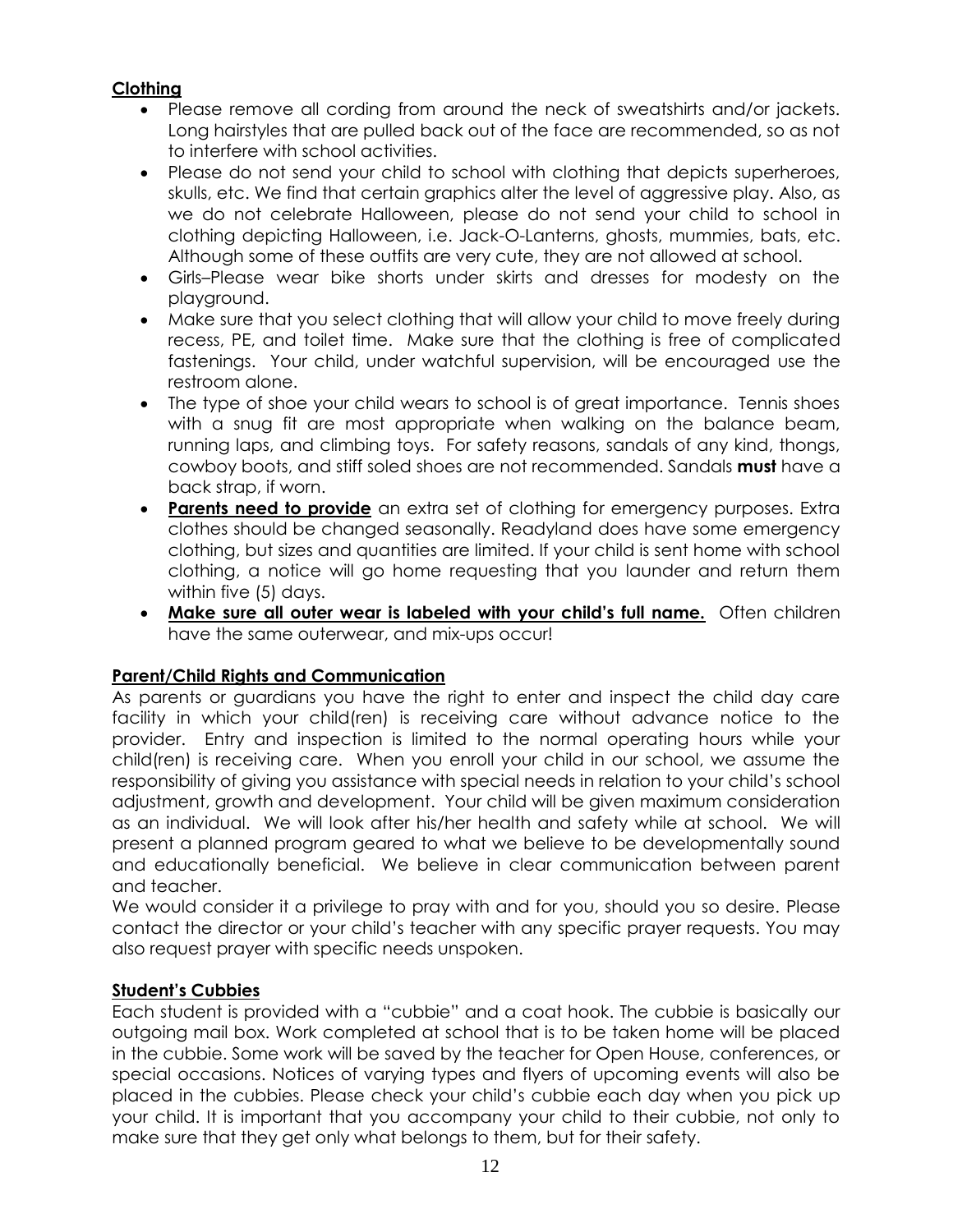# **Teacher's Share Box**

A large Rubbermaid type tub, AKA "Teacher's Share Box" is provided for you; if you would like to leave a note for your child's teacher, or when your child brings something for share day. The boxes are labeled with the teacher's name, and will be in your child's drop off location in the morning. Please use this method for all incoming classroom items. Incoming items placed in cubbies, or left in backpacks may be accidently overlooked.

# **Parent Teacher Conference**

Parent Teacher conferences are scheduled for January/February. Notices will be sent home in advance regarding signs ups. The teacher will cover year to date developmental progress, screening tests, and Pre-K testing if applicable. All efforts will be made to accommodate your desire for an additional conference time regarding your child's progress during the year. Please leave a note for your child's teacher, or express your need to the director. Please do not attempt to speak at length with your child's teacher while they are on yard duty. Their responsibility at that time is to interact with the children and ensure a safe environment.

### **Message Board**

Readyland has an information center located outside the Preschool Office. Pertinent information regarding a myriad of subjects is posted. Topics include: school calendar, monthly menus, current Bible and Unit Studies, health & safety issues, seminars, and when possible upcoming community events. Lunch menu changes, health alerts, and other daily news will be either posted on the sign-in/out cart, or a notice will be placed in your child's cubbie. Each teacher has a message board near their door where information pertinent to your child's class will be posted.

### **Newsletters**

- Readyland Preschool and Heritage Academy send home monthly newsletters. You will find general information about activities held on each of the campuses.
- Your child's teacher sends home an informal newsletter that will keep you current on the progress in the classroom.
- Quarterly our P.E. teacher Mrs. Boman prepares "Nutritional Nibblets" which is filled with information to support a healthy lifestyle.

### **School Parties**

There are four scheduled parties for the year: Christmas, Valentines, Easter and End of School. The room parents will plan the party with the teacher, and post a sign up sheet for helpers and items needed.

Party guidelines:

- Readyland Heritage students under the 3<sup>rd</sup> grade are not allowed to have swimming pool parties.
- State law requires that all juice served is 100% juice, and milk must not be greater than 1% fat content. No beverages may be served that contain added sweeteners. No soda pop is allowed. Please keep this in mind when providing beverages for parties and class activities.
- Heritage Christian Schools **DOES NOT** observe Halloween. We request that you do not send or dress your child with any reference to this day.
- There will be no parties off campus the last week of school.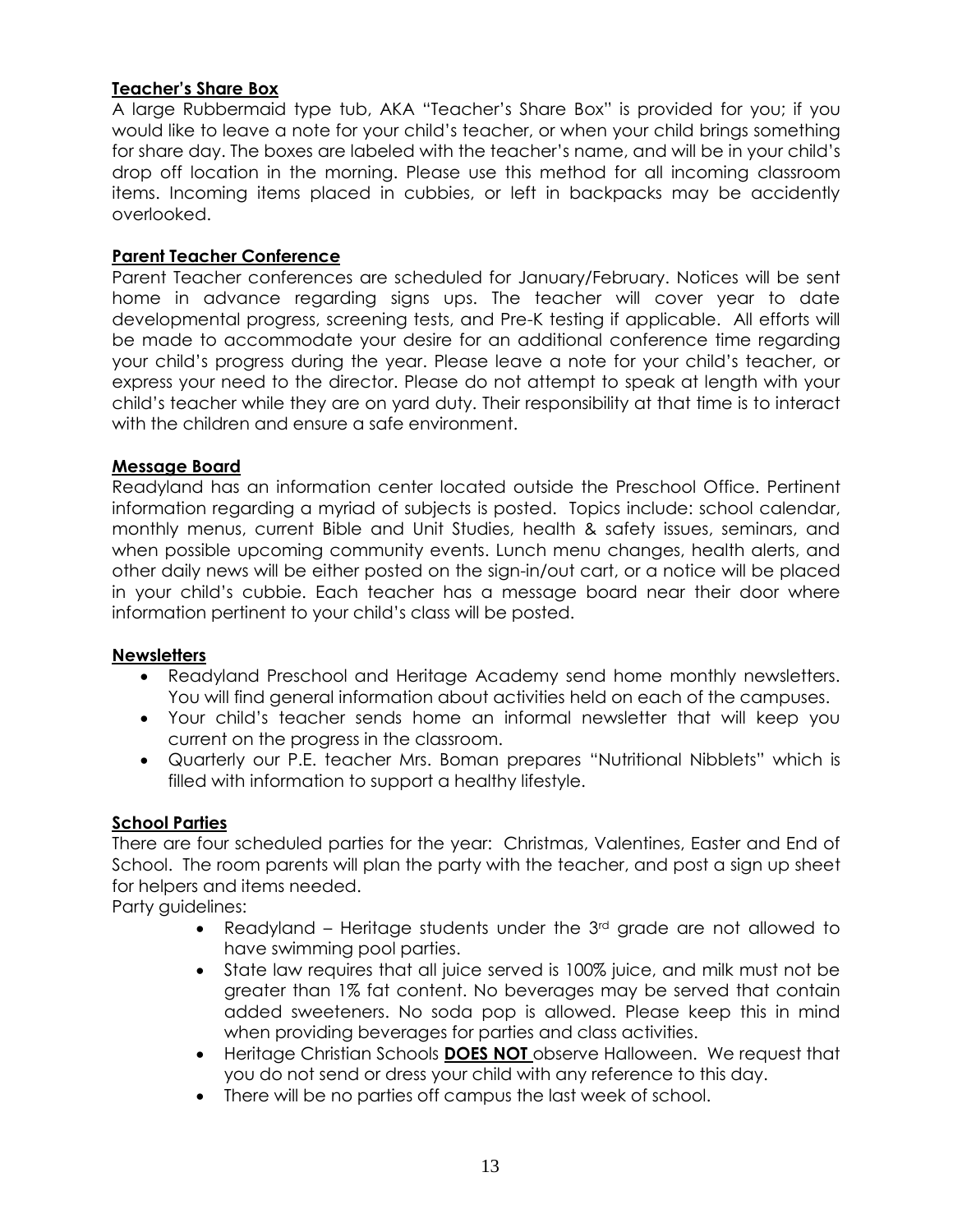# **Birthday Parties**

Birthdays are very special occasions for children. We invite you to talk with your child's teacher about celebrating at school. Make sure that you check for the number of students and any food allergies. A healthy snack or dessert may be purchased or made at home to share with classmates. Healthy snacks include fruit, cheese, whole grain crackers, baked goods sweetened with fruit sugar, 100% fruit juice, 1% milk, etc. Please provide a minimum of two food groups for snacks, and four food groups for lunches.

#### **Book Clubs**

Children, on occasion, will bring home book club newsletters and order forms. These books are offered at exceptional prices and allow families to build their home libraries. When you purchase books through the book clubs, the teacher receives points with which she can order books free of charge, for the classroom. We do ask that you choose your books carefully, as we cannot endorse all of the materials offered. If you have a question about a particular book or would like recommendations, ask your child's teacher. When ordering books, please check with the teacher for payment information.

### **Sharing**

Sharing is valuable because it contributes to the development of expressive and receptive language skills. It also gives your child an opportunity to share his/her interests with peers. We have a limit to sharing, and in order to give each child a chance to share, please contact your child's teacher for directions. Help your child in the selection process. Ideas could be garnered from the weekly units, age appropriate current events, science or Bible studies. Sharing action figures, super heroes, or weapons is not allowed. Make sure you label the item(s) with the child's name. Also, please do not send videos to school with your child to share with their classmates. The teacher may not have time to show them and their feelings can be hurt.

Please do not allow your child to bring items to school except on designated sharing days.

# **Gum or Candy**

Please do now allow your child to bring gum or candy to school. The exception would be a class party.

#### **School Visitors**

Parents are encouraged to visit the school at any time. When visiting the preschool for any reason, please contact the Director in the Readyland Office.

#### **Solicitation**

Church and community activities that are approved by the administration will be advertised for your information and possible enjoyment. Please do not feel any obligation to participate in any activity presented.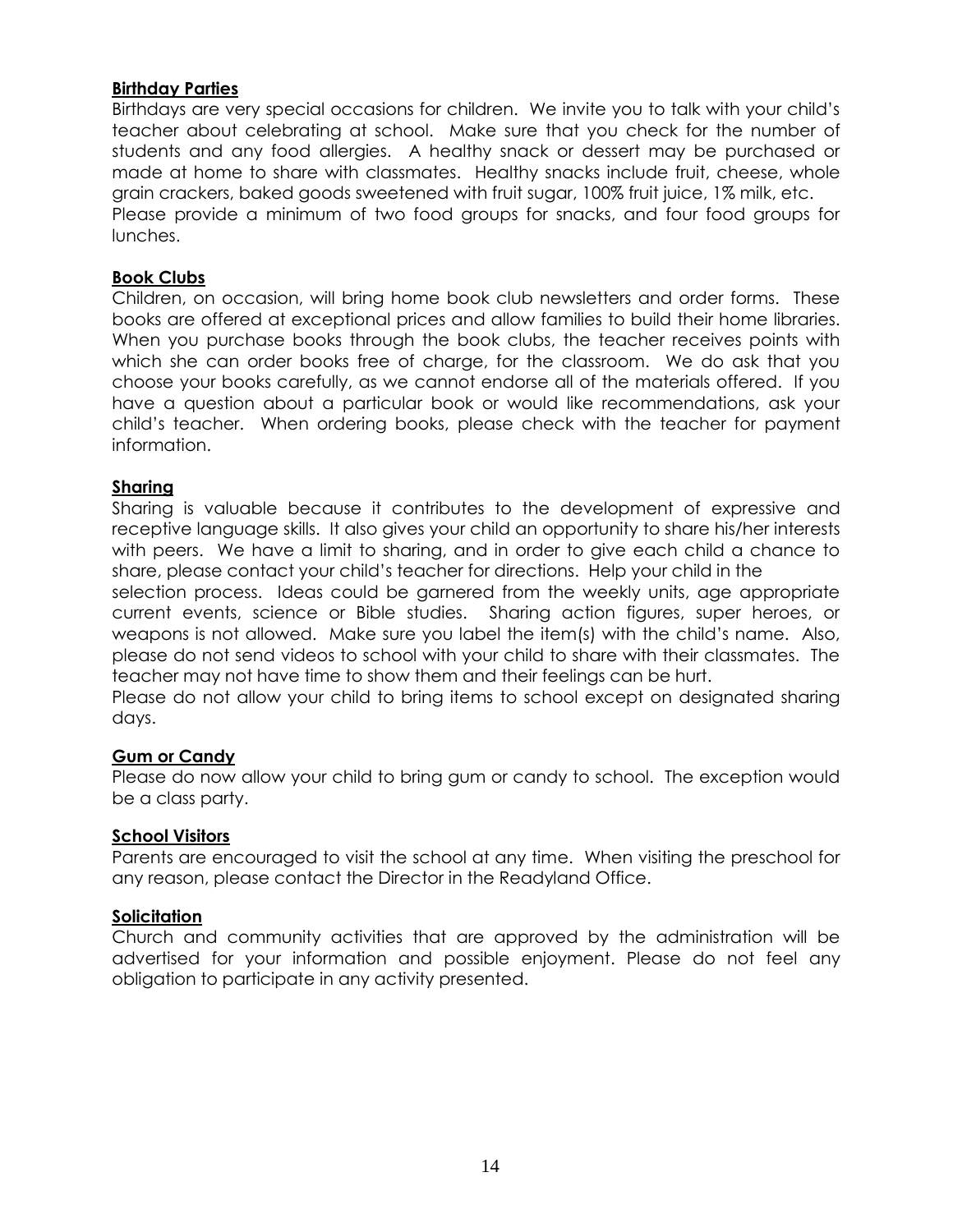# **HEALTH, SAFETY, AND EMERGENCY POLICIES**

# **Sick Children**

State regulations require that there be daily observation of each child upon arrival at the preschool by a person capable of recognizing common signs of communicable diseases or evidence of ill health.

- A child who is ill upon arrival: Will not be admitted or will be separated from the other children until the parent or guardian can pick up the child.
- If a child displays any of the following symptoms, he/she must be kept at home: Fever; diarrhea; nasal secretions that are thick yellow or green, and accompanied by a fever (Cloudy or colored nasal secretions may indicate an allergy. Please check with your doctor to rule out infection.); sore throat with fever or throat spots; cough accompanied by fever, chills, and the coughing up of green or yellow mucous, vomiting, or nausea; eye drainage of any type should be checked by a doctor to rule out infection, unusual rashes should be checked by a doctor to rule out bacterial infection; child does not feel well, such as lethargic behavior and/or crying.
- If a child becomes ill while at Readyland: The parent or guardian will be contacted and expected to pick the child up as soon as possible. The child will be separated from the other children until the parent's arrival. An **Illness Report** will be made out and sent home with the child describing symptoms of illness, and requirements for return to school.
- The child may return to preschool after illness when: Fever has been broken for 24 hours; nausea, vomiting, or diarrhea has subsided for 24 hours; at least 4 doses of antibiotic have been given over a 24-hour period for any type of strep or bacterial infection; child is feeling well again and normal behavior has returned.

When children have been exposed to communicable diseases such as hepatitis, chicken pox, measles, or strep infection, staff members and parents or guardians of children who might have been exposed shall be notified with a notice in the child's cubbie, and/or a sign posted on the sign in/out cart. With any infectious disease, we ask that you seek your physician's advice and always notify us of the disease.

# **Personal Hygiene**

All possible provisions have been made to assure that children and teachers follow appropriate rules of personal hygiene. Antibacterial soap is used for hand washing before meals and after toilet use. Disposable paper towels are used for drying hands. Universal precautions are used for contact with bodily fluids and blood-borne pathogens.

# **Medication**

California State Law requires that we obtain written authorization to administer any medication, prescription or non-prescription. Parents or guardians must sign the **Permission to Administer Medication to a Child Form**, stating the name of the medication, the dosage to be given and the time that the medication is to be administered.

• All **prescription medication** is to be in the original container, with the child's name, the exact dosage, the prescribing physicians name, pharmacy name and phone number and, and will be administered only in accordance with the label directions.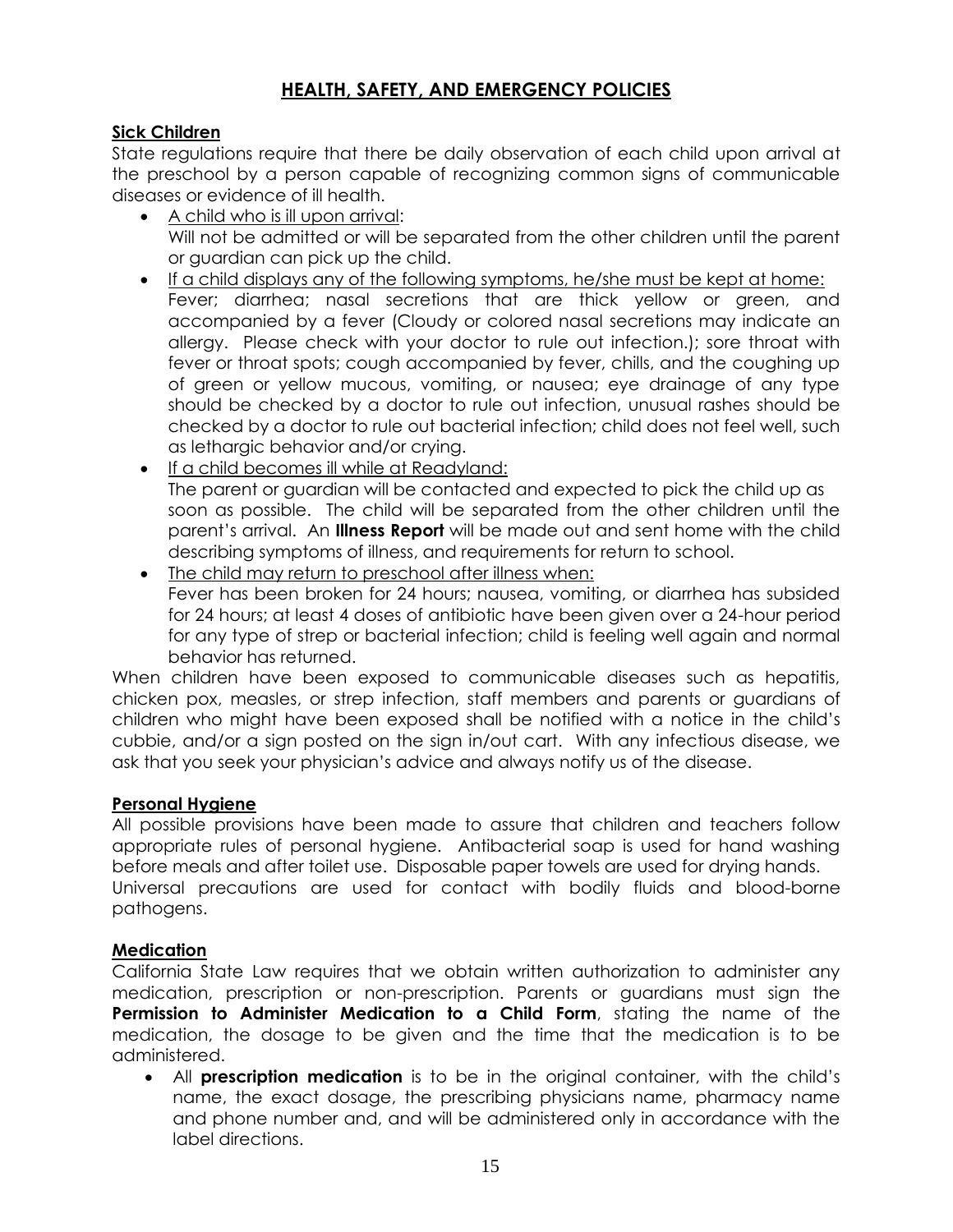- **Non-prescription medication** will only be administered when prescribed by the child's physician, and will only be administered in accordance with written instructions from the physician. The medication must be in the original container, labeled with the child's name. Parent's instructions must not conflict with those prescribed by the physician.
- Special authorization is required for administration of medications via a nebulizer. If your child requires this type of medical treatment please see the director.

All medication must be given to a staff member, and the appropriate instruction and authorization form filled out at that time. At the time that the medication is to be picked up from school, a staff member must remove the medication from the school medication container. The staff member must give the medication to the parent or guardian. For our convenience, most medications are administered at lunchtime.

# **Allergies**

All allergies to medication and/or other substances must be stated on the Registration form, and all emergency and medical forms. California State Law requires that any food allergies that your child may have be noted on the physician's medical assessment. We will substitute foods provided by the parent of an allergic child. Please clearly label all foods with the child's name, as well as the teacher's name. Information about children with allergies will be posted in the classroom and kitchen.

# **Accidents**

All teachers are certified in Pediatric CPR and First Aid. In the case of any accident, assessment and treatment of the injury will be given under the supervision of the teacher and/or director. If further treatment is deemed necessary, the parent, guardian, or emergency contact person will be called. All accidents are recorded on either an **Ouch Report** or an **Accident/Injury Report** form. In the case of minor injuries, requiring only first aid, a note on the sign-out sheet will inform you that there is **an ouch report in the office for you to sign.** If the injury is more severe, requiring medical assistance, you or your authorized emergency contact will be called and advised of the situation. At the time your child is picked up, an Accident/ Injury form will be available for your signature. Student accident insurance is provided for all Readyland students during regular school time hours. This insurance is supplemental to insurance carried by the family.

### **Parking Lot Safety**

The parking lot is a VERY busy place. Please do not allow your child to exit the campus without you. It is imperative that the parent/guardian hold the child's hand when traveling to or from the parking lot.

Also, please be respectful of our handicapped citizens; DO NOT PARK IN THE HANDICAPPED PARKING SPACES, EVEN FOR A MOMENT, UNLESS YOU HAVE A HANDICAP PLACARD. THANK YOU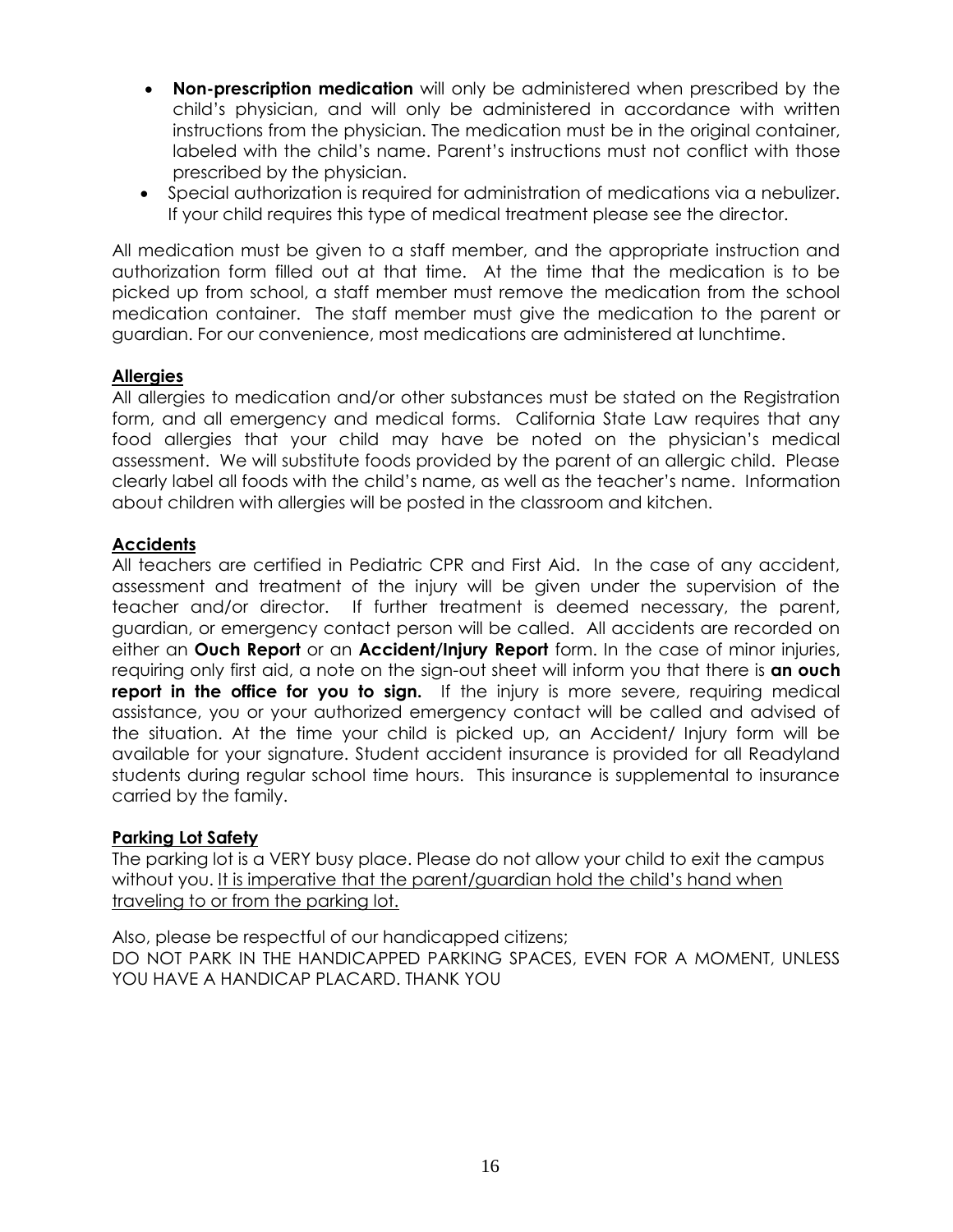# **Emergency and Disaster Plans**

Heritage Christian Schools has a comprehensive disaster procedure manual. Disaster drills (fire and earthquake) are held routinely throughout the school year in order to familiarize the children with proper and safe procedures. In the event of an unexpected school closure you will be notified immediately. A calling tree for emergency notification will be compiled shortly after the beginning of the school year. The school is inspected on a regular basis by the fire marshal. The most recent inspection information is located in the Heritage Academy office.

#### **Health Inspections**

Readyland Preschool and Heritage Academy are inspected on a regular basis by the Department of Health. The most recent inspection information is located in the Heritage Academy office.

### **Child Abuse**

California state law mandates all childcare professionals must report any suspicion of child abuse.

### **SCHEDULE**

#### **GENERAL**

Readyland Preschool closely follows the same schedule as adopted by the Bakersfield City School District, with the exception of our teacher in-service days in November. Our schedule remains the same despite fog, rain or heat. You have the option of taking your child out of school early, but please inform your child's teacher and sign out your child.

In response to the needs of our youngest students, children in the 2's - young 3's classes follow a slightly different schedule than the older students throughout the day.

### **SAMPLE DAILY SCHEDULE**

| 7:30a.m.                                                         | School opens: $Rm#1$ & $Rm#18 - ln$ their own rooms                       |  |  |  |
|------------------------------------------------------------------|---------------------------------------------------------------------------|--|--|--|
|                                                                  | Older $3's$ / Pre-K – In the Big Room $(\#14)$ .                          |  |  |  |
| (Adult must sign child in with full legible signature and time.) |                                                                           |  |  |  |
| $8:00$ a.m.                                                      | Outdoor play - weather permitting                                         |  |  |  |
| $8:20$ a.m.                                                      | Welcome and Flag Salute – Outside on lines                                |  |  |  |
|                                                                  | Opening in the Big Room (all except Rm#1): singing, music and             |  |  |  |
|                                                                  | movement, finger plays, Bible story, Unit Study, calendar, good citizens, |  |  |  |
|                                                                  | birthdays etc.                                                            |  |  |  |
| $9:00$ a.m.                                                      | Individual class time                                                     |  |  |  |
| $9:15$ a.m.                                                      | Snack and prayer                                                          |  |  |  |
| $9:30$ a.m.                                                      | Outdoor play for older 2's-young 4's, weather permitting                  |  |  |  |
|                                                                  | Class time for young 2's                                                  |  |  |  |
|                                                                  | Class time for Pre-K                                                      |  |  |  |
| 10:00 a.m.                                                       | Outdoor play for (2) - Pre-K classes, weather permitting                  |  |  |  |
|                                                                  | Class time for all other classes                                          |  |  |  |
| 10:30 a.m.                                                       | Outdoor play for (2) - Pre-K classes, weather permitting                  |  |  |  |
|                                                                  | Outdoor play for young 2's                                                |  |  |  |
|                                                                  | Class time for all other classes                                          |  |  |  |
| $11:00$ a.m.                                                     | Outdoor play for (2) - Pre-K classes, weather permitting                  |  |  |  |
|                                                                  | Lunch prep for 2's and young 3's                                          |  |  |  |
|                                                                  | Class time for all other classes                                          |  |  |  |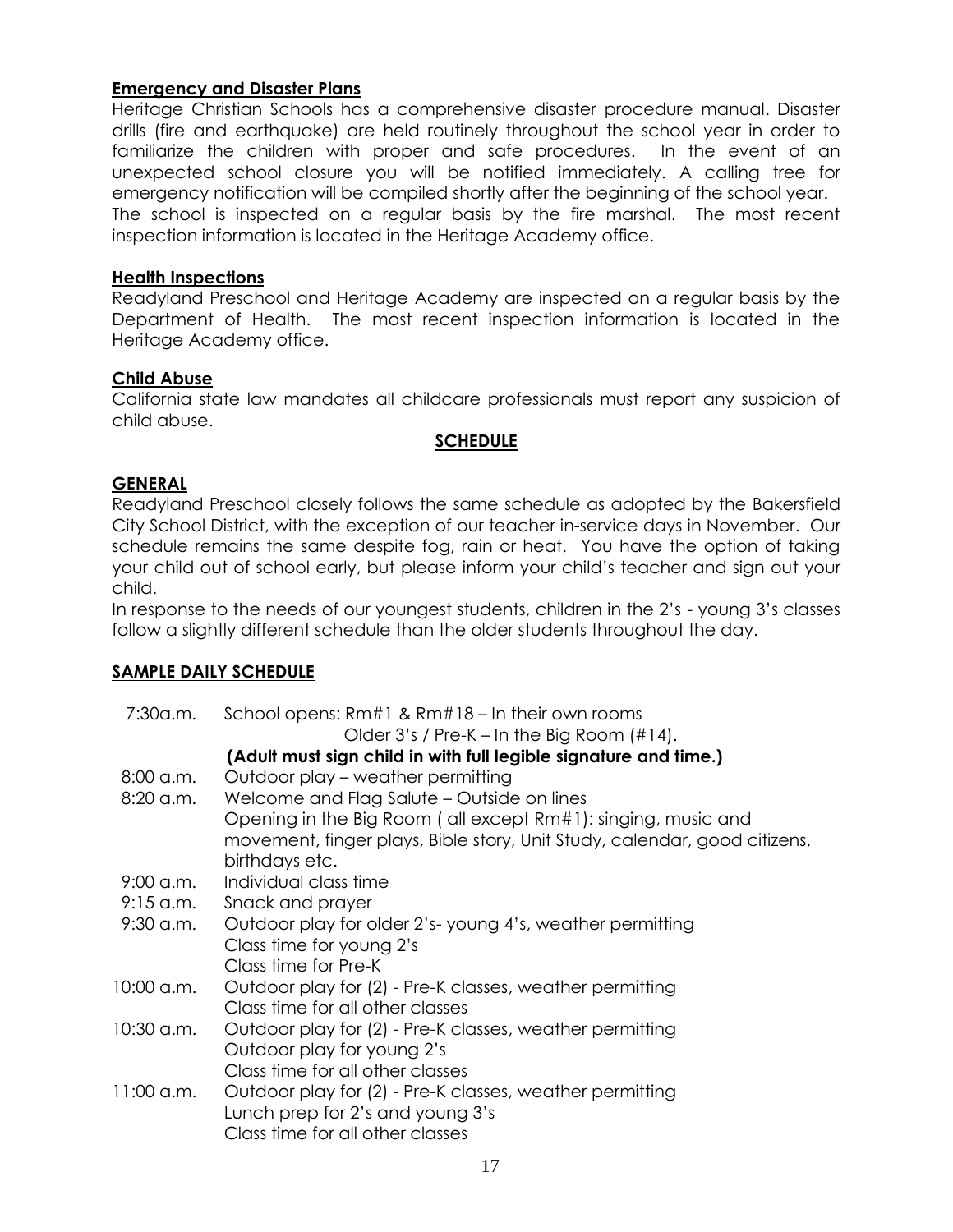# **2's and young 3's**

- 11:15 a.m. Lunch for all children
- 11:30 a.m. Nap prep for full day 2's/ Pick up time for ½ day children. **Authorized adult, over 18, must sign child out with full legible signature and time.**
- 11:35 a.m. Outdoor play for young 3's/ Pick up time for ½ day children. **Authorized adult, over 18, must sign child out with full legible signature and time.**
- 11:50 p.m. Story time and nap prep for full day children
- 12:00 p.m. Nap time (Remember a labeled blanket, sorry no pillows or stuffed animals
- 2:30 p.m. Up from nap, story time, and snack
- 3:00 p.m. Finish snack, then outdoor play yard rotation
- 4:00 p.m. Centers Rm. #18 arts, crafts, science, dramatic play, manipulatives
- 4:30 p.m. Join remaining children in Big Room

# **Older 3's –Pre-K**

- 11:35 a.m. Lunch for older 3's –Pre-K
- 12:05 p.m. Outdoor play/ Pick up time for ½ day children. **Authorized adult, over 18, must sign child out with full legible signature and time.**
- 12:30 p.m. Story time and nap prep for full day children
- 1:00 p.m. Nap time (Parents will furnish a labeled blanket, sorry no pillows or stuffed animals
- 1:30 p.m. Awake Room for older children that do not nap (after quiet rest time)
- 2:20 p.m. Up from nap, story time, and snack
- 3:00 p.m. Outdoor play yard rotation
- 3:45 p.m. Centers Big Room arts, crafts, science, dramatic play, manipulatives
- 4:45 p.m. Free Choice Play/ Outdoors when nice weather
- 5:30 p.m. Readyland closes **Authorized adult, over 18, must sign child out with full legible signature and time.**

# **STATE REGULATIONS and REQUIRED FORMS**

In compliance with the state of California Department of Human Services, Readyland Preschool is required to obtain the following information at the time of registration, and keep it in your child's file. It is necessary to have this information updated immediately if there are any changes, as well as annually. If you did not receive any of the following forms in your registration packet, please obtain them from the Readyland office.

### **Registration Form**

This information is the portion of the registration process that is completed online, after the Financial Agreement has been signed and the Registration fee has been paid. General information such as name, address, phone numbers for contact, billing information, family and medical information etc. are included.

### **Admission Agreement**

This form includes services offered, tuition charged, licensing authorization, handbook availability and termination of services information. This form must be updated and signed annually.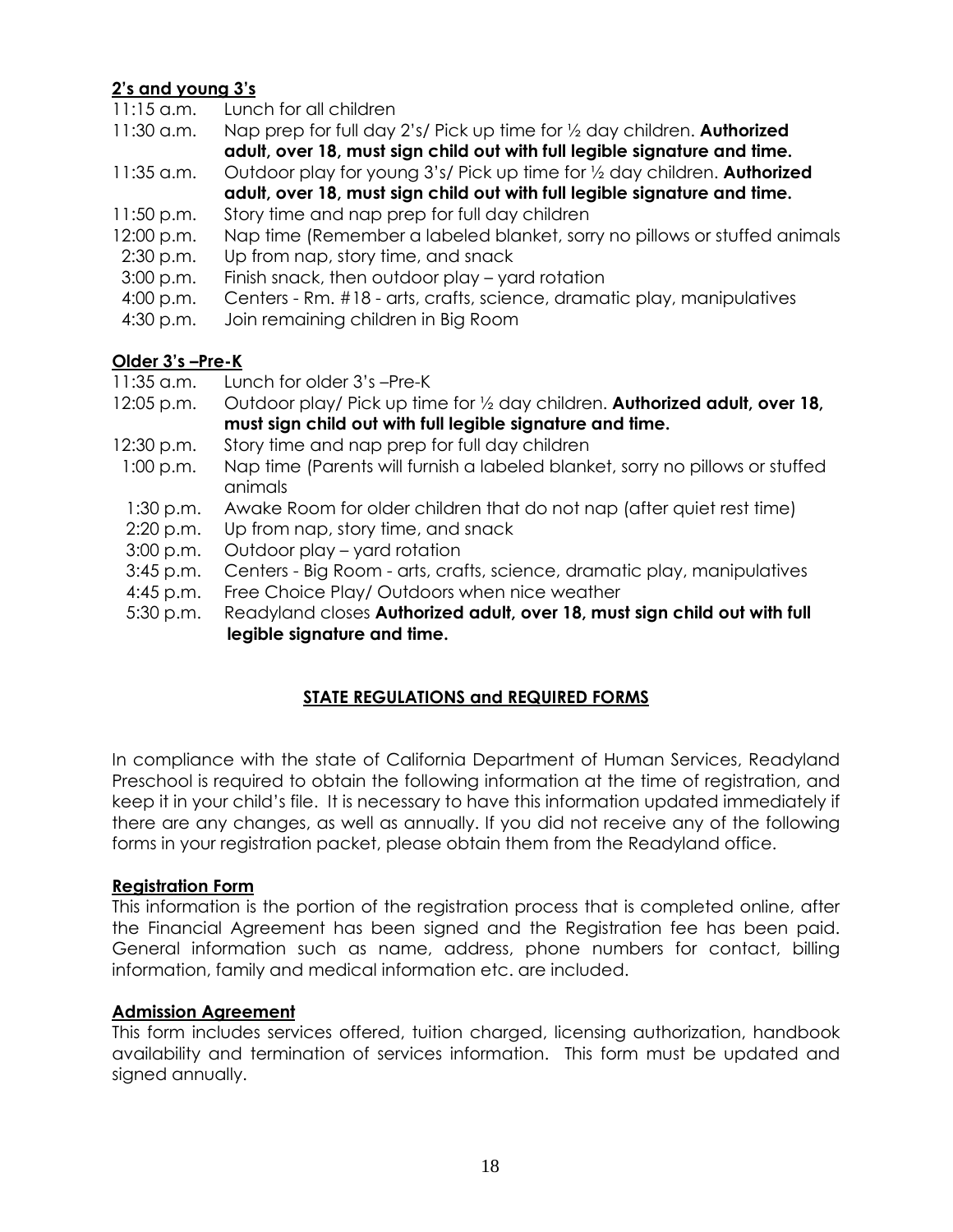# **Financial Agreement**

This form states annual tuition and method of payment information. This form must be updated and signed annually.

# **Family Life Values Statement**

This form states the position of Heritage Christian Schools regarding the presentation of the biblical family life values taught in our school. Parents are asked to agree to support the principles mentioned, and to fulfill the role, to the best of their ability, as primary teacher and encourager of their child.

# **Child's Rights**

The top portion of this form explains your child's rights as an individual in child care. Please sign and return the bottom portion of this form, and keep the top for your records.

# **Parent's Rights**

The top portion of this form explains your rights, as a parent or guardian, of a child in a state licensed child care facility. Please sign and return the bottom portion of this form, and keep the top for your records.

### **Consent for Medical Treatment**

In the event of a medical emergency, and we are unable to be reach you or your designated representative, we have your permission to transport and authorize emergency medical service for your child.

# **Verification and Release**

A parent's or guardian's signed consent and/or verification that they:

- have received, read, and agreed to abide by the policies and practices as stated in the Readyland Preschool Handbook
- allow their child to be photographed and/or video taped (for non-media purposes)
- allow their child to watch preschool approved videos

### **Child's Health History – Parents Statement**

This is a comprehensive health history filled out by the parent or guardian. The information will include developmental history, past illnesses, daily routines and information that will enable us to attend to the health/developmental needs of your child.

### **Physician's Report**

A dated, written statement of the child's current health status, completed and signed by a physician, shall be obtained at the time of admission and updated when the director has reason to suspect that a child participating in the program may have a condition hazardous or potentially hazardous to others, or finds that the child's general condition indicates the need for such examination. The report must include general health information, identification of any infectious or contagious diseases that would preclude care of the child, identification of any special needs or allergies, any prescribed medications being taken by the child, as well as, dated results of a TB test or a doctor's statement of "no TB risk factors present".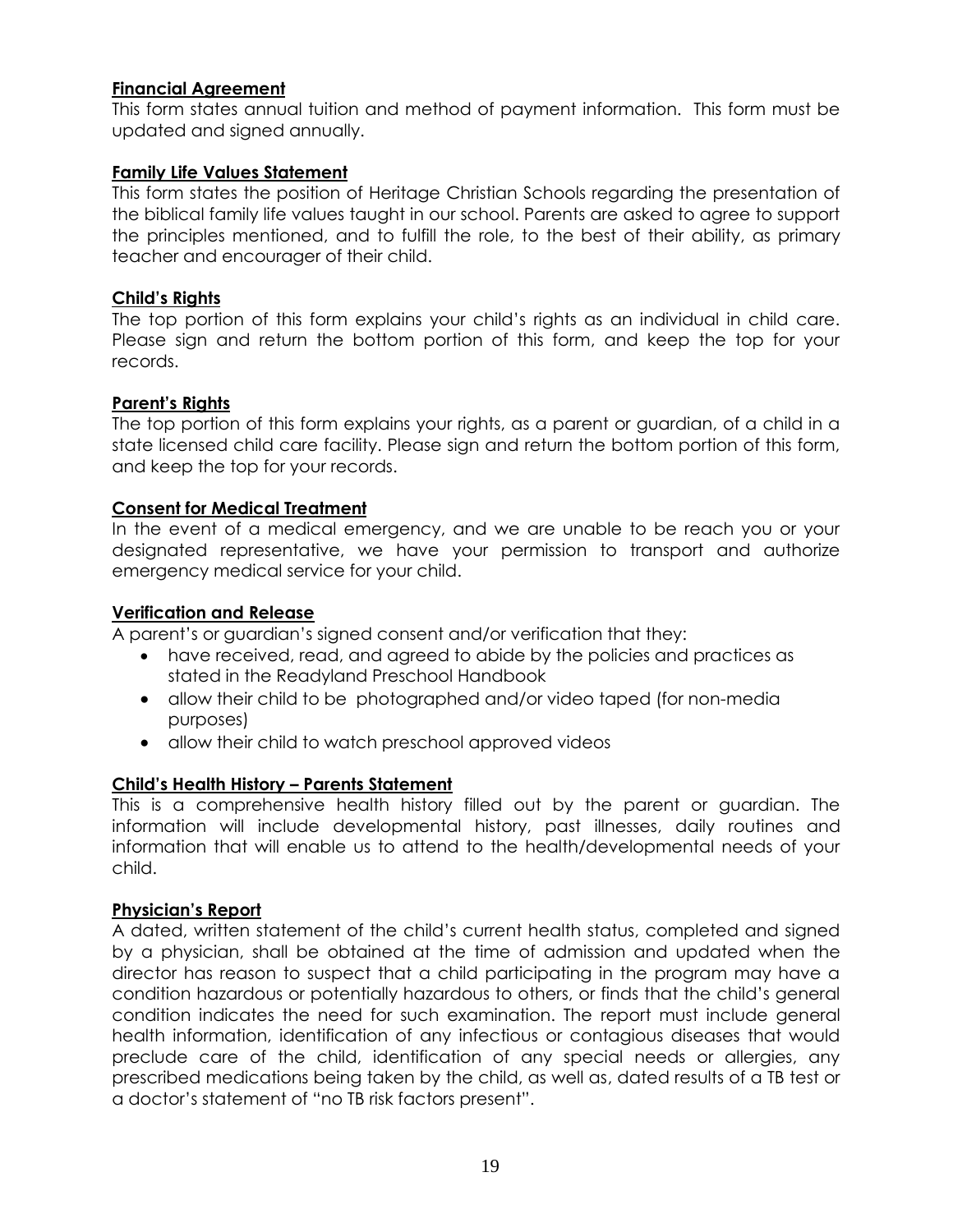# **Birth Certificate**

State law requires proof of each student's date of birth. Please include a copy of your child's birth certificate with registration papers or bring in the certificate and we will copy if for you.

#### **Immunization Record**

Information regarding all immunizations the child has had, including month, day and year each immunization was administered must be recorded on a "Certificate of Immunization" form provided by the California Department of Health. Please bring in your child's current yellow immunization card, updated by his/her physician prior to the first day of school. If you prefer, your child's physician may also include this information on the "Physician's Report". If a child is unimmunized, a Physician must complete a statement that there is a medical reason for not immunizing. Personal exemptions are no longer allowed.

### **Emergency Information/Authorization for Pick-up**

Information including parents' home and work emergency contact information, known allergies to foods or medications, siblings attending Heritage, as well as all persons authorized to pick up your child from school, including parent's names, is included on this card. The authorization for pickup also includes information indicating anyone who is not allowed to pick up your child. This form is updated annually, or as needed.

#### **Sign In and Sign Out**

As stated previously, State law requires that each child must be signed in and out by an authorized adult. Sign in/out logs follow your child throughout their day. State law requires that an authorized adult must sign in and out a child with **a legible, full legal signature, no initials, and the time. The authorized adult picking up the child is responsible to locate the child's sign in/out clipboard. If your child is not properly signed in or out, a fee will be charged as follows – 1st occurrence \$1.00; each subsequent occurrence \$10.00.** If the preschool is cited and fined for lack of signatures, initials being used, or time not noted **the fine will be passed on to the responsible parent.** Please take the time to follow the procedure carefully each time your child attends school; it is designed to protect YOUR child.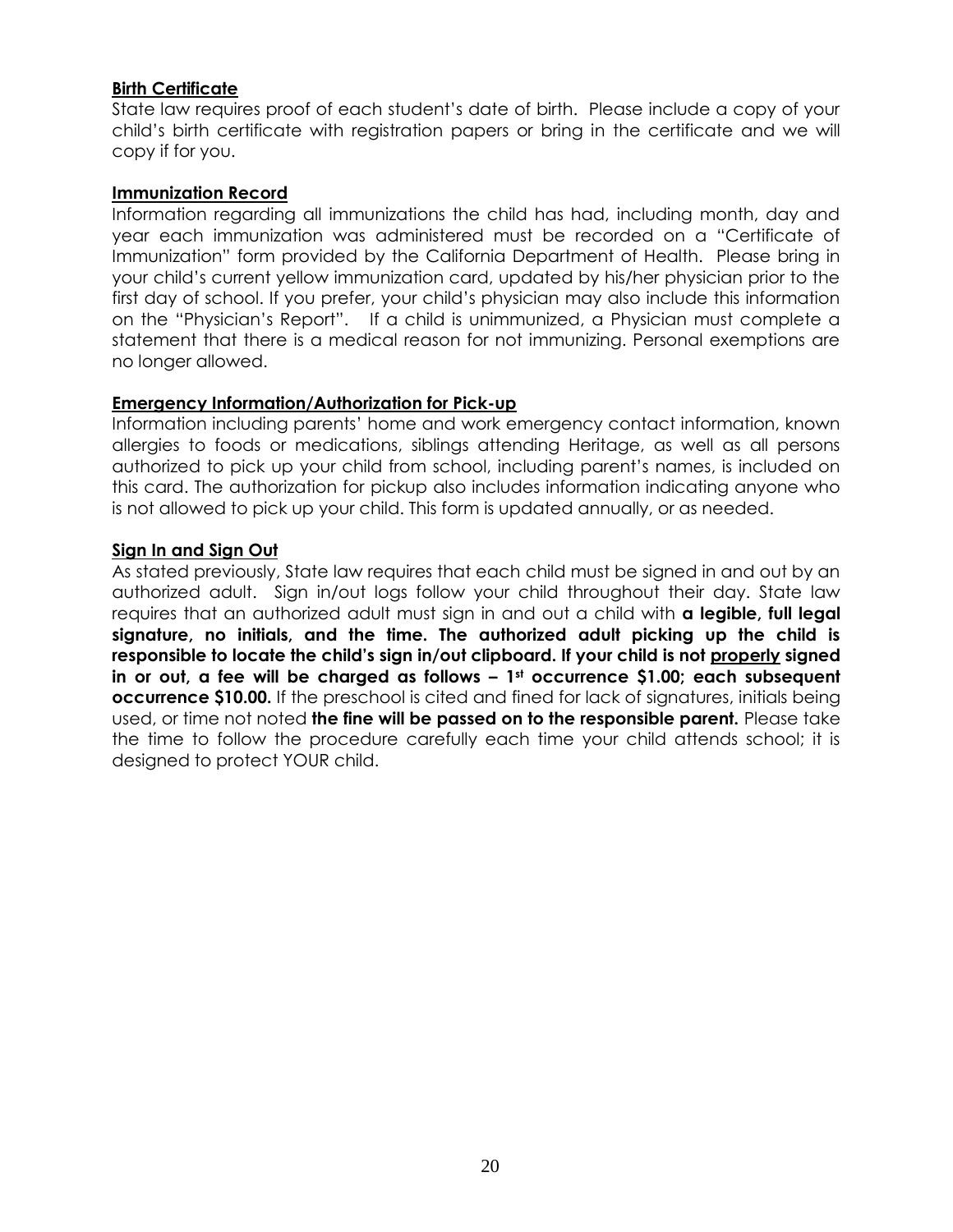# **FINANCIAL INFORMATION**

# **Registration Fee**

A yearly registration fee is payable at the time a child is registered, or pre-registered for the coming year. Registration fees are not refundable. After your child is registered, an email will be sent to your designated email address to set up your FACTS payment account.

# **Payment**

- HCS requires all families to be enrolled in FACTS for payment purposes. FACTS is an online payment service allowing parents to select a payment date that is convenient for the family, and have payments automatically withdrawn from their checking account, or automatically charged to their credit card. Tuition and late pick-up fees incurred during the year will be charged to the account through FACTS.
- All accounts must be current by July 31st for student(s) to remain enrolled and receive class placement for the coming year.
- If an account is delinquent 2 months, the child may be removed from school.

### **Tuition**

- Tuition is based on a total cost for the school year. For the convenience of HCS parents, payments may be spread over a 10 month period, beginning with an August payment and ending with a May payment. If your child is registered after the beginning of the school year, the tuition will be prorated to the exact start date, and your payments will be divided by the number of months remaining in the school year.
- **There is a discount of 5% if the total annual tuition is paid on or before June 30th, 3% if paid by July 31st, and 3% if paid by August 31st .**
- Families having two or more children in Readyland Preschool or Heritage Christian Schools pay full tuition for the oldest child and receive a 10% discount for the second child, 12.5% for the third child and 15% for the fourth child and 100% for the fifth child.

### **Returned Checks**

Checks deposited by the school and returned by our bank for non-sufficient funds will be recharged to the parent's account along with a check-handling fee. The Business Office will advise the account holder of the returned check and amount of the handling fee. Alternate means of payment may be required to clear the account.

### **Absences**

In case of an absence of two or more consecutive weeks due to illness, the monthly tuition will be pro-rated using the following table: 2 weeks out-billed for one week, 3 weeks out – billed for 1 ½ weeks, 4 weeks out – billed for two weeks, etc. An absence due to illness of less than 2 weeks duration requires a full monthly payment.

Extended absence for reasons other than illness shall require a full monthly payment.

### **Withdrawal Policy**

Each child is enrolled for the entire school year. If it necessary to terminate enrollment for any reason, a 30-day written notice or payment of 30 days tuition is required.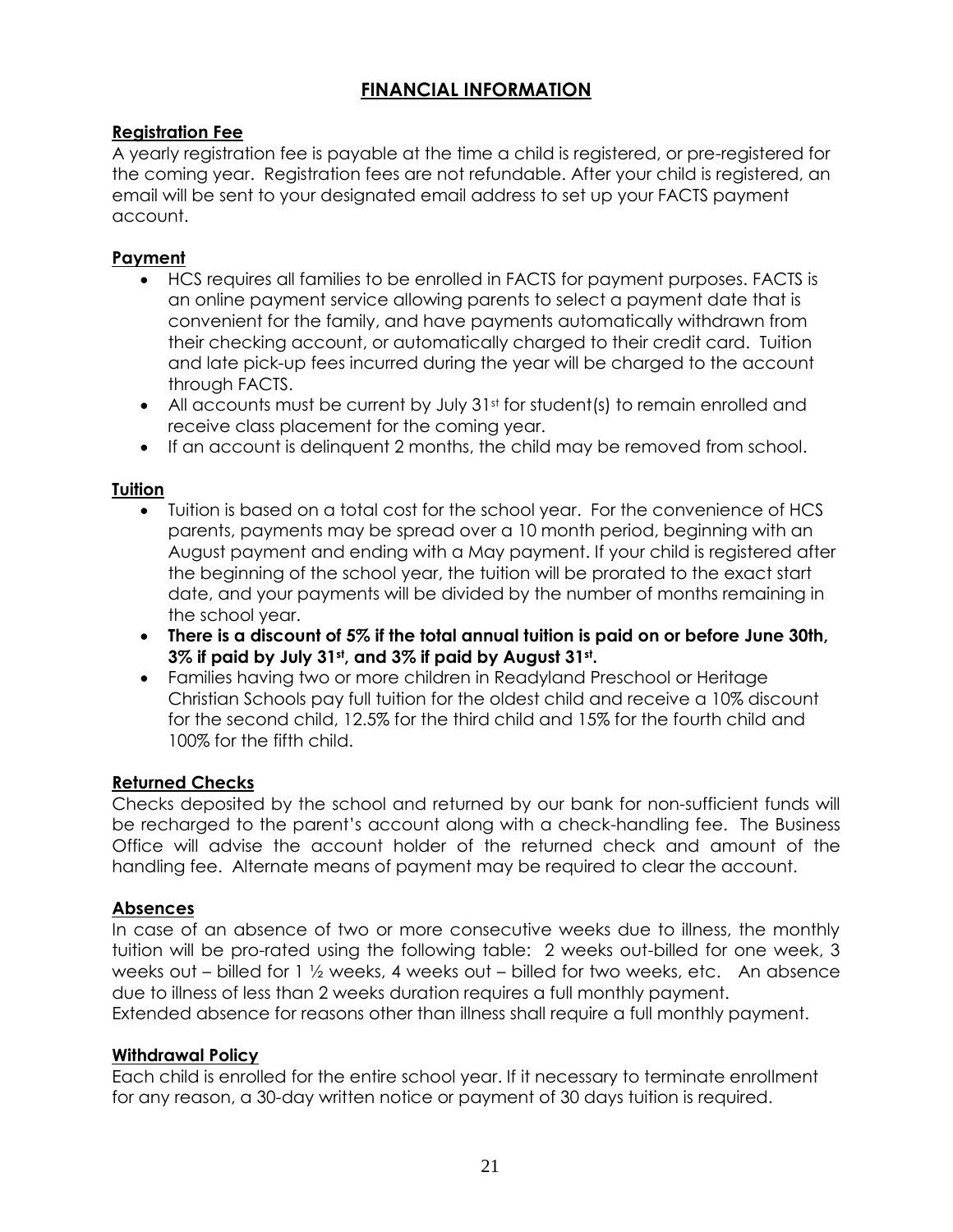# **PARENT INVOLVEMENT**

We welcome parent involvement in the preschool classroom. Parents are encouraged to participate in the classroom for special activities. **The State of California is requiring all volunteers (parent's grandparents, etc.) to have the same immunizations that are required for staff members. If you would like to help out in your student's classroom, you will need to provide documentation of a clear (negative) TB test signed by a Dr., the MMR (Measles, Mumps, Rubella) and Pertussis immunizations. The State recommends a flu shot as well. You may decline in writing the flu shot, but you may not opt out of the TB Test, MMR or the Pertussis immunizations. Also, a written personal statement of good health is required.**

**You will be unable to volunteer at Readyland until documentation is provided to the Readyland office. If you have any questions, please see Mrs. Reed or Mrs. Webb. Thank you for your understanding and compliance, to make Readyland as healthy as possible.**

Please check with your child's teacher for her specific needs. Readyland offers many other ways for families to participate in the preschool experience. These opportunities include but are not limited to: special events, programs, Room Parent's, and Parent Support Group (PSG).

Throughout the school year there will be opportunities to participate in service projects and fundraisers. Some are specific to each classroom, and some are school wide. We encourage your participation, but please do not feel obligated.

# **Parent Support Group (PSG)**

Heritage Christian Schools is blessed with a very active Parent Support Group. The PSG is responsible for organizing volunteers for programs such as Art Enrichment, the Media Center, and Room Parents. The PSG is also responsible for the major fundraising events, such as eScript, Jog-A-Thon (elementary only), Tile Project, That's Amore, and Country Fair.

These combined efforts benefit all Heritage Christian School students with additions to our school as well as extended activities for our children's classrooms. The PSG is a committed group of parents who are willing to take time and energy to work together for the excellence of our children.

### **Fundraisers**

Readyland sponsors one major Fundraiser each year that solely benefits Readyland. It is a Trike-A-Thon, held in early Fall. It is similar to the Jog-A-Thon for the elementary children, but the children ride our trikes instead of running. Dates for the Trike-A-Thon are on the annual Readyland calendar.

### **Readyland Logo Clothing**

Readyland T-shirts and sweatshirts have been very popular with both children and their families. We typically place one order per year, shortly after school starts.

### **Wish List**

The Staff Wish List is a binder presented by the PSG with "wishes" from all staff members. These lists contain information regarding their "favorites", and for optional items that would enhance teacher's classrooms. The binder for Readyland staff is located in the preschool office.